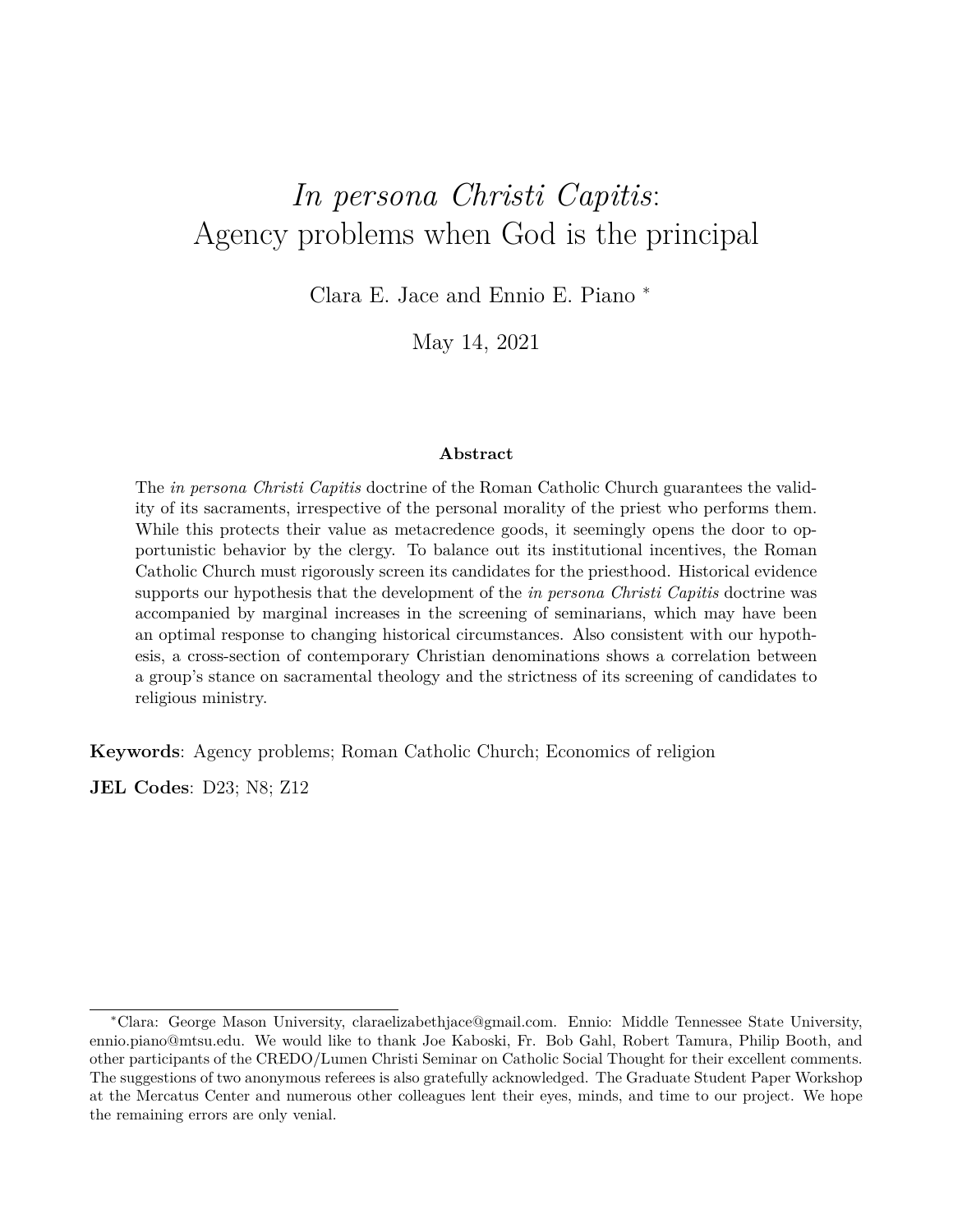"He who travels in the barque of St. Peter had better not look too closely into the engine-room."

–Ronald Knox

### **1 Introduction**

There is considerable variation within Christianity concerning the role of ministers. For instance, some denominations – the Roman Catholic Church, the Orthodox Church, and, to a lesser extent, the Anglican and Lutheran churches – believe that only an agent of the church (e.g., a priest) may perform the sacraments.<sup>[1](#page-1-0)</sup> In these traditions, sacraments are understood as a visible means for conveying God's invisible grace. Other denominations believe that there can be no role for agents in this process: God supplies grace directly to the faithful.

This paper studies the implications of this doctrinal variation between Christian denomina-tions for the organization of these groups' religious activities.<sup>[2](#page-1-1)</sup> We argue that the Roman Catholic (and other similar denominations') view of sacraments exposes the Church to agency problems. As an agent of the Church in the production and delivery of sacraments, the priest may affect the faithful's demand for the services of the Church. For instance, the faithful may be less willing to consume sacraments from the Church when they are exposed to information about scandalous behavior by priests. Churches that adopt a theological position that requires agents for the production and delivery of sacraments must adopt organizational practices and policies that differ significantly from denominations that do not.

Theologically, the *in persona Christi Capitis* doctrine explains why the Catholic priest is able to channel, through the sacraments, acts that only God has the power to perform, such as the forgiveness of sins or transubstantiation. For instance, the priest uses the first person during the celebration of sacraments and is understood as performing this role *in persona Christi Capitis*, that is, in the person of Christ the Head. The practical implication of this doctrine of the Catholic Church is that a priest's behavior has no impact on the validity of the sacraments he supplies. Thus, the faithful need not fear that the sacraments which they consume throughout their lives are not valid or do not contain God's gift of grace. This doctrine has two convenient properties. The faithful will spend fewer resources investigating the private mores of their priest, and the

<span id="page-1-0"></span><sup>&</sup>lt;sup>1</sup>The sacrament of Baptism is an exception to this rule. While it is customary to have a priest baptize, this "rite" of initiation" is so foundational to the Christian life that, in imminent danger of death, anyone with the right intention can administer a valid Baptism. Marriage presents another unique case. While it is preferred for a priest to be present, the spouses themselves are understood to be performing the sacrament through their vows and subsequent marital embrace.

<span id="page-1-1"></span><sup>&</sup>lt;sup>2</sup>We follow [Allen](#page-26-0) [\(1995\)](#page-26-0) in assuming that theological commitments may constrain a religious group's choice between organizational forms.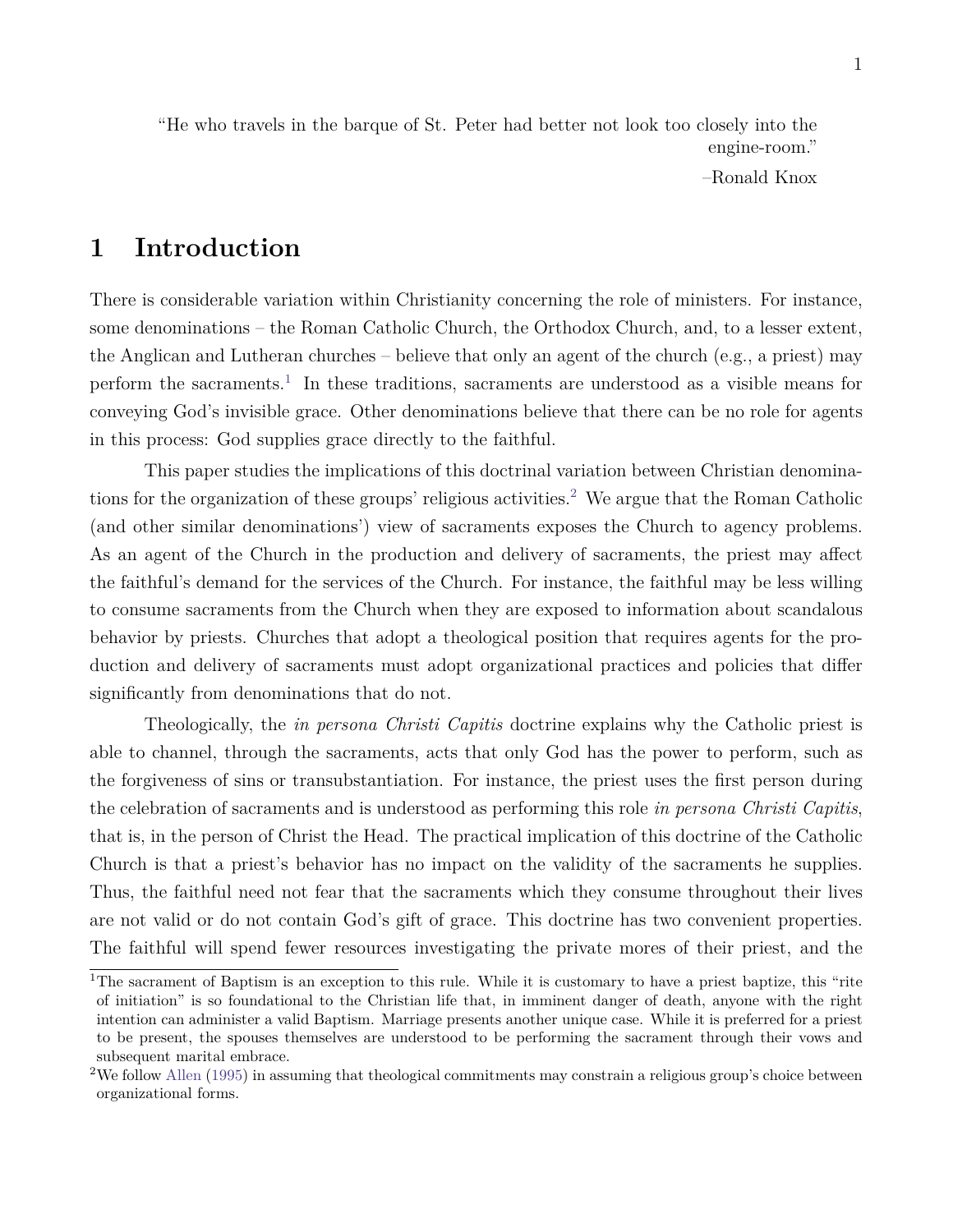Church sees demand for its services go up.<sup>[3](#page-2-0)</sup>

However, the doctrine may also encourage the priest to be marginally more sinful – a classic case of moral hazard. This may increase the number of scandals generated by agents of the Church, which reduces the value of the Church's brand. Thus we predict that the Church will accompany the introduction of this doctrine with an increase in its efforts to screen candidates to the priesthood and invest in other practices aimed at reducing the probability of scandalous behavior.

The historical evidence on the adoption and evolution of the doctrine is consistent with this prediction. During both the Donatist controversy of the fourth century and the Reformation of the sixteenth century, the Roman Catholic Church wrestled with clerical corruption, which threatened its position in the market for religion. In both cases, the Catholic Church adopted a twofold attack: 1) it reminded the faithful that despite bad priests, the sacraments they received were still valid (the *in persona Christi Capitis* doctrine), and 2) worked to reduce the overall level of corruption among its clergy (via seminary training and other forms of screening).[4](#page-2-1) Before an unmarried Catholic man can be ordained as a priest today, he must: 1) complete four years of College Seminary (studying philosophy); 2) four years of Major Seminary (studying theology); 3) pass various mental and physical health checks, including a family history analysis; and 4) follow the suggestions of his Spiritual Director for the deepening of his spiritual life.

We broadly contribute to a body of literature across theology, philosophy, and the social sciences on the uniqueness of the Roman Catholic Church and its persistence throughout time [\(Schmitt,](#page-29-0) [1996;](#page-29-0) [Ferrero,](#page-27-0) [2011;](#page-27-0) [Stark,](#page-29-1) [2003,](#page-29-1) [2007a;](#page-29-2) [McGrath-Merkle,](#page-28-0) [2020;](#page-28-0) [Gill,](#page-27-1) [2020\)](#page-27-1). Our paper relates to the literature on the economics of religion and the economic analysis of the Roman Catholic Church, in particular [\(Iannaccone,](#page-28-1) [1998;](#page-28-1) [Hull and Bold,](#page-28-2) [1989;](#page-28-2) [Ekelund et al.,](#page-26-1) [2002,](#page-26-1) [2004;](#page-27-2) [Arruñada,](#page-26-2) [2009;](#page-26-2) [Leeson,](#page-28-3) [2012\)](#page-28-3). We further engage the literature that uses economics to study religious doctrines [\(Ault et al.,](#page-26-3) [1987;](#page-26-3) [Allen,](#page-26-0) [1995\)](#page-26-0) and non-price competition between religious organizations [\(Leeson,](#page-28-4) [2013;](#page-28-4) [Leeson and Russ,](#page-28-5) [2018\)](#page-28-5). Our analysis complements that of [Ekelund](#page-27-3) [and Tollison](#page-27-3) [\(2011\)](#page-27-3) which points out that "highly ritualized services" (i.e., sacraments) and "the existence of educated and sexually abstaining priests" signal to the faithful the quality of the metacredence goods supplied by the Roman Catholic Church.

<span id="page-2-0"></span><sup>3</sup>As this paragraph makes clear, the focus of our argument is the principal-agent relationship between the Church and its ministers, not the latter and God. Thus, readers should not interpret the title of the paper literally. As one anonymous referee pointed out correctly, the notion of a God-principal facing agency problems is inconsistent as long as one assumes (as mainstream Christian theology does) that God is all-knowing and thus cannot be negatively affected of asymmetric information. Instead, the title should be interpreted metaphorically in that ministers are agents of the Church, which is itself a representative of God on Earth.

<span id="page-2-1"></span><sup>&</sup>lt;sup>4</sup>Although the Roman Catholic Church is traditionally referred to using the feminine pronouns, we will use "it" to remind the reader that we are analyzing primarily the natural aspects of the Church.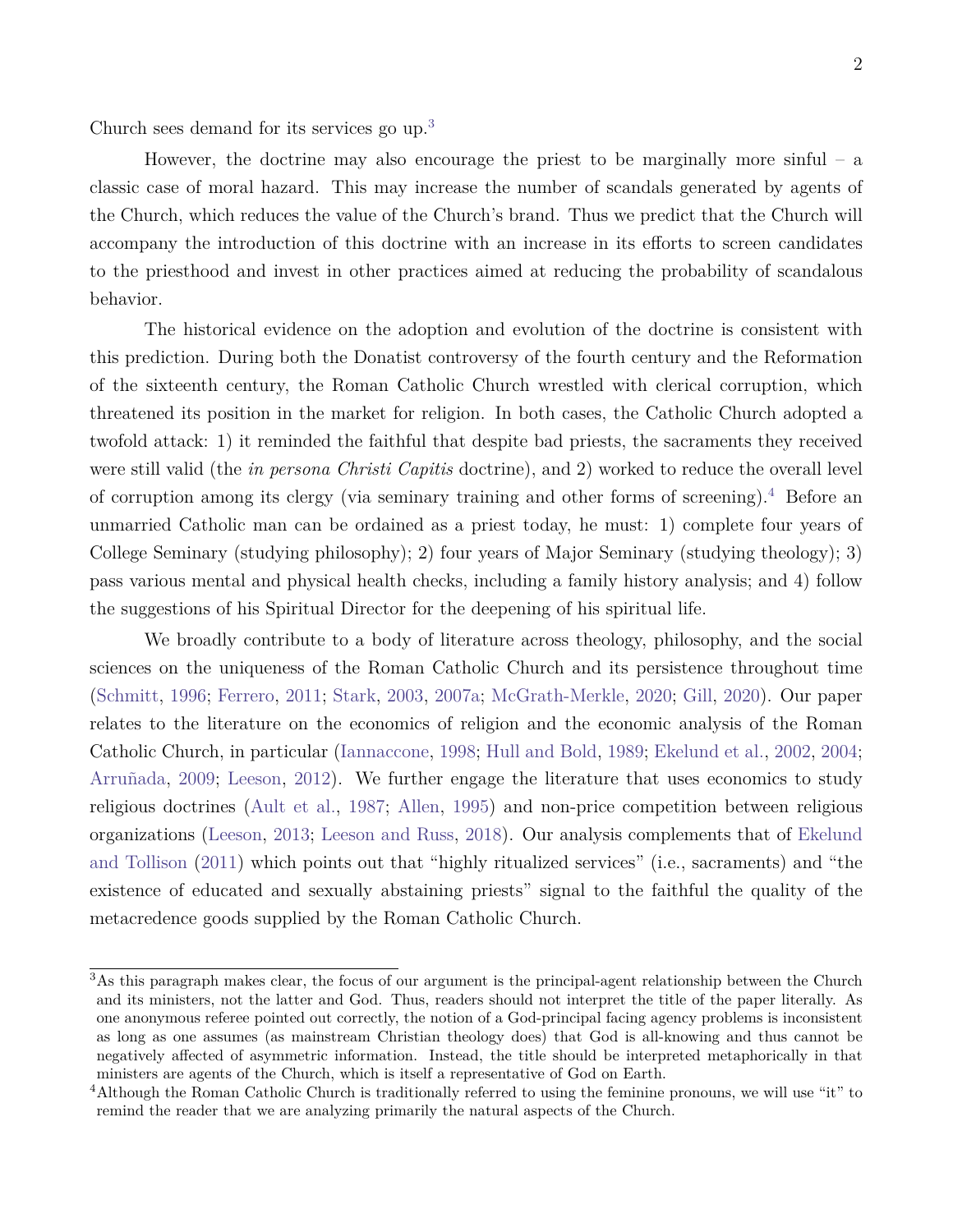### **2 The** *in persona Christi Capitis* **doctrine**

The first formulation of the what would later be known as the *in persona Christi Capitis* doctrine emerged out of the Church's defense against the Donatist heresy in the early fifth century.<sup>[5](#page-3-0)</sup> The controversy arose after Emperor Diocletian's persecution led many Christians – including some bishops and priests – to apostatize in order to save their lives [\(Chapman,](#page-26-4) [1909\)](#page-26-4). As the persecution waned, the Church announced that the apostates could be readmitted after a long period of penitence. Donatus, the bishop of Carthage, dissented. He argued that these *traditores* had, by apostatizing the one true faith, put themselves outside of the Roman Catholic Church and thus rendered their original baptism void. In order to rejoin the Church, they would have had to receive a second baptism. Donatus further argued that all priests and bishops who abandoned the faith lost the ability to confer any sacraments. Thus, all the sacraments they supplied since their apostasy would have been invalid.

The main defender of the Church against Donatism was another bishop (and future Saint) Augustine of Hippo. Contra Donatus' teachings about the nature of the priesthood, Augustine wrote:

[W]hether a man receives the sacrament of baptism from a faithful or a faithless minister, his whole hope is in Christ, that he fall not under the condemnation that 'cursed is he that placeth his hope in man.' [\(1995,](#page-28-6) p. 522)

He went so far as to argue that if – as Donatists held – a faithful minister could only pass his own spiritual gifts, then it would be far better to be baptized by an unfaithful minister, since he would then pass along the unmerited spiritual gifts of Christ. It was at this time that the Roman Catholic Church began to distinguish between the authority of the clergy and their personal morality, clarifying that its powers were inherent in the office of the priesthood as *alter Christus* (other Christ), such that their moral unworthiness did not affect the validity of the sacraments they administered.<sup>[6](#page-3-1)</sup>

The Donatist controversy did not resolve this dispute once and for all. Debate concerning the nature of the priesthood and the sacraments was widespread during the Reformations of the sixteenth century.<sup>[7](#page-3-2)</sup> Indeed, it was in its response to the Reformation that the Roman Catholic Church most explicitly formalized its stance on the sacraments and the role of the priest in their

<span id="page-3-0"></span><sup>&</sup>lt;sup>5</sup>We refer to Donatism as a "heresy" only to highlight its relationship to orthodox Catholic teaching, rather than our own view.

<span id="page-3-1"></span><sup>6</sup>That being said, there are *accidental* graces that might accompany *sacramental* graces. These accidental graces – while not primary – do arise from the personal holiness of the priest and receptivity of the faithful. We thank Fr. Bob Gahl and Brian Boyd for bringing this point to our attention.

<span id="page-3-2"></span><sup>7</sup>A brief timeline of the development of the *in persona Christi Capitis* doctrine and related events can be found in Table [1.](#page-24-0)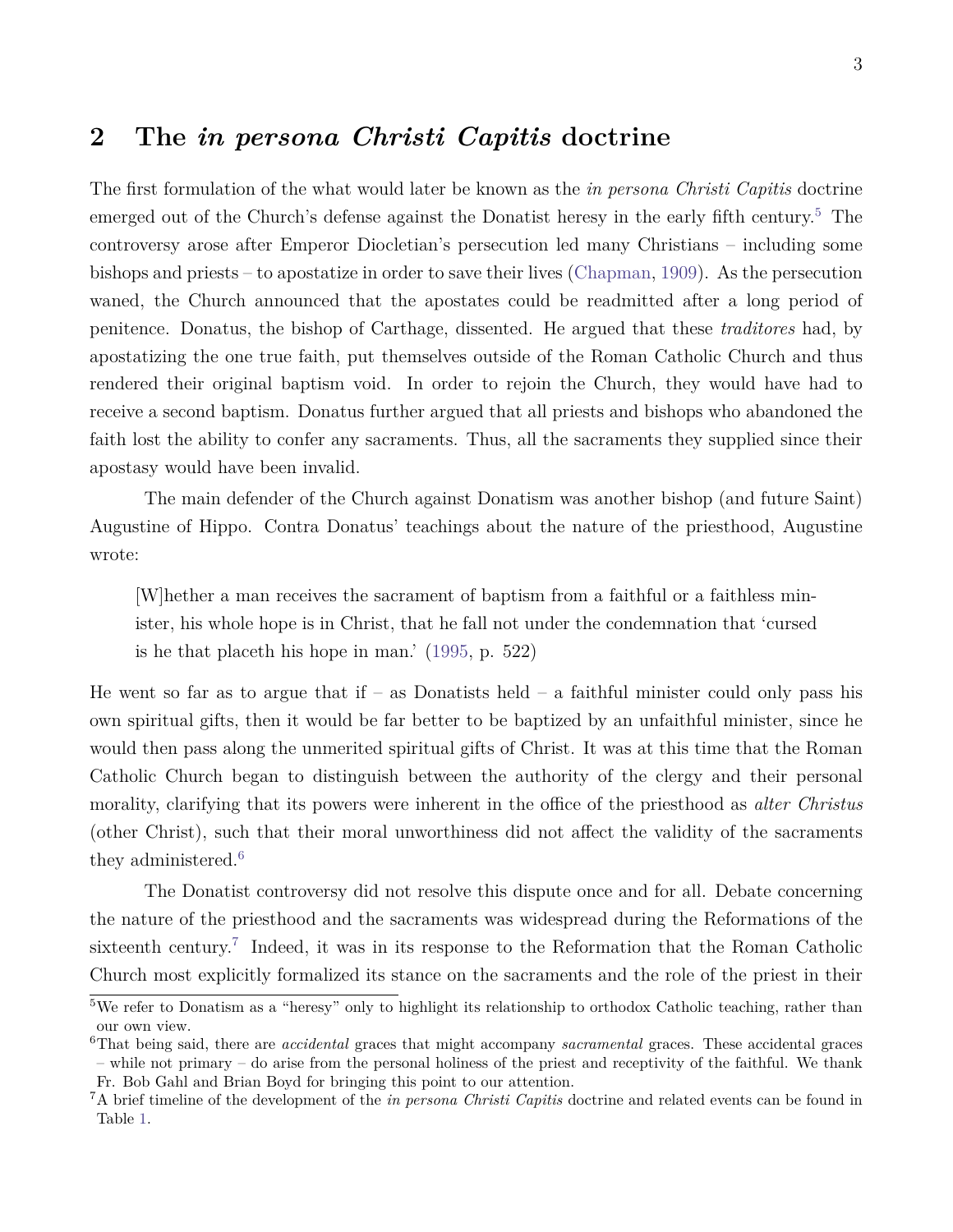production and delivery. The Council of Trent (1545) defined the sacraments as "outward signs of inward grace, instituted by Christ for our sanctification" [\(Council of Trent,](#page-26-5) [1547b\)](#page-26-5). They listed seven sacraments: Baptism, Confirmation, Eucharist, Penance, Anointing of the Sick, Holy Orders, and Matrimony. Furthermore, the Roman Catholic Church reaffirmed its position on the priesthood:

But since in the sacrament of [holy orders], as also in baptism and confirmation, a character is imprinted which can neither be effaced nor taken away, the holy council justly condemns the opinion of those who say that the priests of the New Testament have only a temporary power... And if anyone should assert that all Christians without distinction are priests of the New Testament, or that they are all *inter se* endowed with an equal spiritual power, he seems to do nothing else than derange the ecclesiastical hierarchy [\(Council of Trent,](#page-26-6) [1547a\)](#page-26-6).

Over four hundred years later, the Second Vatican Council restated the Church's position on the matter. In the official council documents, the *in persona Christi Capitis* doctrine is mentioned by name more frequently than ever before: five times in *Lumen Gentium* (Dogmatic Constitution on the Church), three times in *Presbyterorum Ordinis* (Decree on the Ministry and Life of Priests), and once in *Sacrosanctum Concilium* (The Constitution on the Sacred Liturgy). For example, *Lumen Gentium* links the doctrine with the liturgical rites and hierarchy found in both the Church of the East and the West:

[B]y means of the imposition of hands and the words of consecration, the grace of the Holy Spirit is so conferred, and the sacred character so impressed, that bishops in an eminent and visible way sustain the roles of Christ Himself as Teacher, Shepherd and High Priest, and that they act in His person [\(Pope Paul VI,](#page-28-7) [1964,](#page-28-7) p. 21).

Commenting on this passage, [Thompson](#page-29-3) [\(1987\)](#page-29-3) notes:

The footnote references to this passage are the fullest that are found in the Vatican documents in relation to the phrase *in persona Christi*. The references are not to the Scriptures or to the Council of Trent, but to the Fathers of the Church. There is a reference to the 63rd letter of St. Cyprian, including a quotation of the words "the priest truly acts in the place of Christ" (p.10)

By referencing the Fathers of the Church, the Council was emphasizing the continuity between its declarations and the priesthood and the sacraments as they have always been (if tacitly) understood. Today, the *Catechism of the Catholic Church* continues to teach that "the whole liturgical life of the Roman Catholic Church revolves around the Eucharistic sacrifice and the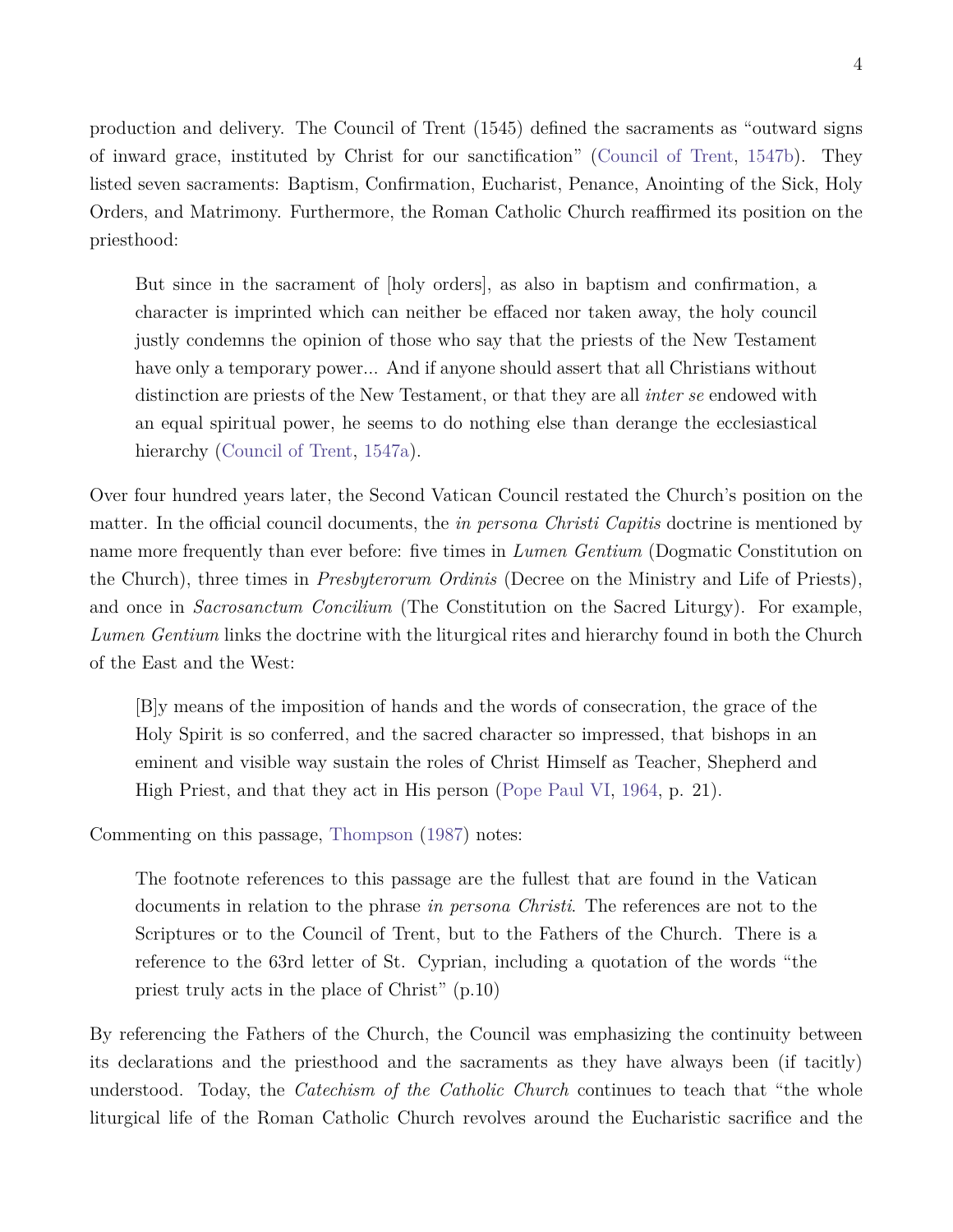sacraments" (1113). The Catholic faithful view Catholic priests as agents of God in the delivery of the sacraments. Reading again from the *Catechism*:

The ordained ministry or *ministerial* priesthood is at the service of the baptismal priesthood [all members of the Catholic Church]. The ordained priesthood guarantees that it really is Christ who acts in the sacraments through the Holy Spirit for the Church... The ordained minister is the sacramental bond that ties the liturgical action to what the apostles said and did and, through them, to the words and actions of Christ, the source and foundation of the sacraments [\(2000,](#page-26-7) 1120).

The *in persona Christi Capitis* doctrine makes the Roman Catholic priesthood unique in the world of religious ministry because its authority does not depend upon subsequent personal merit. The only other religious organizations that feature similar doctrines or understandings are the Orthodox, Anglican, and Lutheran churches. While the faithful may likely prefer their ministers to serve as good moral examples, they can still receive the full value of the sacraments from sinful ones.

### **3 Theoretical argument**

### **3.1 Set up**

We analyze a simplified scenario with three actors: the Church, a priest, and a member of the faithful.<sup>[8](#page-5-0)</sup> The Church is the custodian of the doctrine. It specifies the rewards and punishments of different behaviors. These rewards and punishments are mostly spiritual, such as access to Heaven, Purgatory, or Hell. Importantly, the Church has ultimate authority on the nature and form of the sacraments, the only way through which the faithful may access the spiritual rewards. The priest acts as an intermediary between the Church and the faithful, particularly as it pertains to the supply of sacraments. He provides the faithful with other services as well, which we refer to simply as "religious services." The priest derives utility from consumption of sinful commodities, among others. As we discuss below, this sinful behavior may affect the faithful's willingness to pay for the Church's services and thus the value of the Church's brand. The member of faithful is someone who subscribes to the Church's teachings. As such, she has a derived demand for its sacraments and other religious services supplied by its agent, the priest.

The faithful's demand for the Church's sacraments and other religious services is a function of many variables. We focus on just two. First, the intensity of the faithful's demand is a function

<span id="page-5-0"></span><sup>8</sup>While members of the faithful are themselves part of the Church, we distinguish between the hierarchical institution, its agents, and its members in order to emphasize the distinct roles that each has in the overall Body of Christ.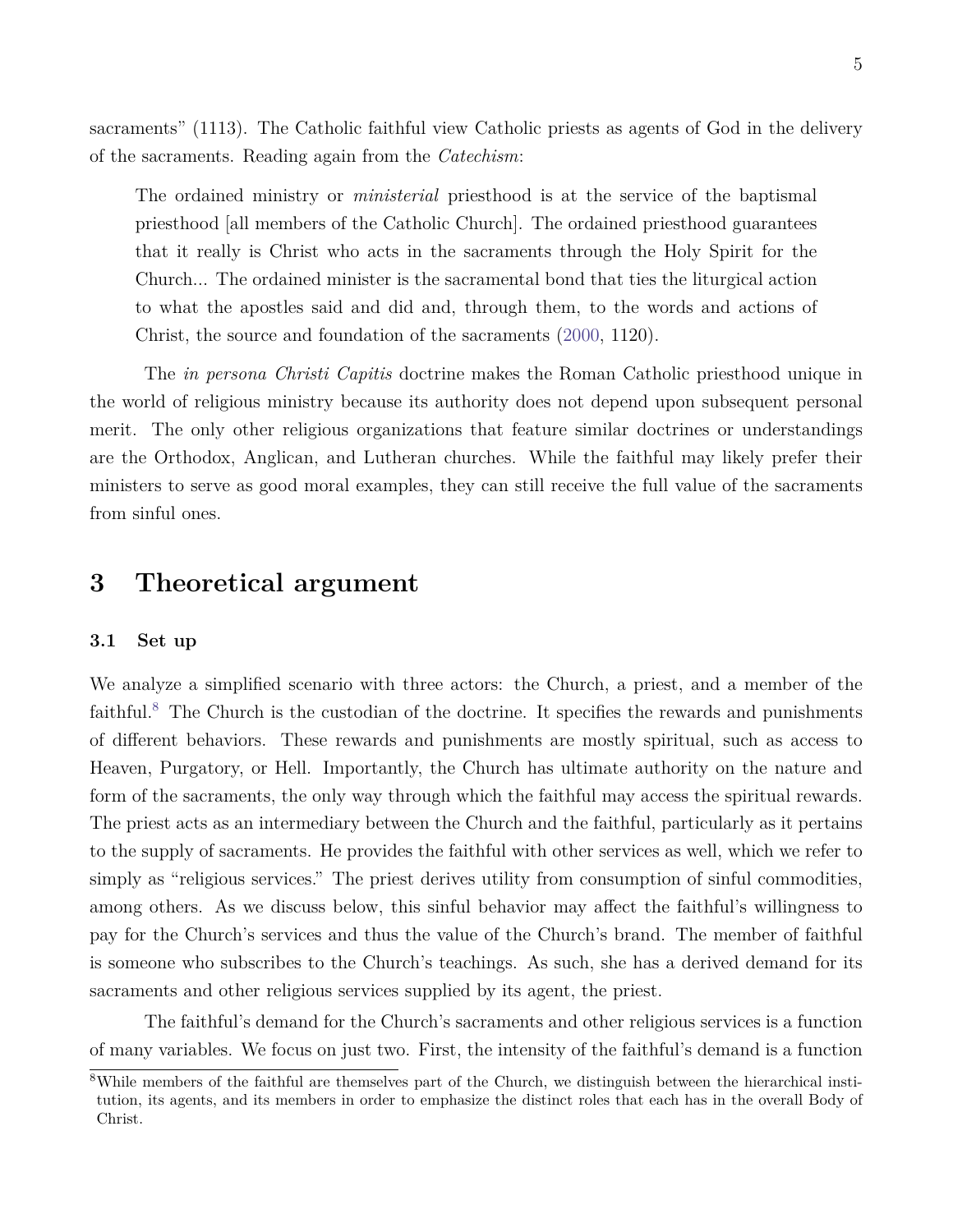of her commitment to Church doctrine. Thus, changes in her faith in the authority of the Church will affect her willingness to pay for all that the Church has to offer. Second, the faithful will have lower demand for a sacrament if she suspects it to be of very low quality, or "invalid." This

In this scenario, the Church and the priest find themselves in a principal-agent relationship, the Church being the principal and the priest its agent. Specifically, the agency problem emerges from the fact that the Church has no way of interacting with the faithful to supply her directly with its services.<sup>[9](#page-6-0)</sup> Instead, the Church hires the priest to take on this task. More precisely, the Church-principal entrusts the priest-agent with a bundle of tasks: The production and supply of sacraments as well as of a variety of religious services such as spiritual guidance and prayer.<sup>[10](#page-6-1)</sup> The priest also agrees to behave according to the precepts of the Church. Thus, we can interpret the priest's restraint from sinful consumption as another task performed by him as an agent of the Church.

concern may arise because of the priest's sinful behavior, for instance.

The impossibility for the Church to measure costlessly the priest's effort in the performance of all these tasks is what makes this principal-agent relationship consequential. In the absence of information costs, the Church could simply threaten to punish priestly shirking with a fine and/or termination. In such an equilibrium, the priest would opt not to shirk at all and the Church expects no negative consequence from entering the principal-agent relationship.

Alas, information being costly, asymmetry is likely to emerge between principal and agent, and the priest's decision to shirk will accrue losses to the Church. We restrict our analysis to just two channels through which they agent may harm the principal. First, if the member of the faithful becomes aware of some priestly misbehavior, she may lessen her estimate of the validity of the sacraments supplied by the priest.<sup>[11](#page-6-2)</sup> Which is to say, priestly misbehavior lowers the demand for one of the Church's main products. Second, the behavior of the priest may cause the member of the faithful to reduce the strength of her belief in the validity of the Church's teachings altogether. That is, the value of the Church's brand is negatively affected by priestly misbehavior.<sup>[12](#page-6-3)</sup> For instance, if the member of the faithful were to become aware of endemic scandalous behavior

<span id="page-6-0"></span> $\overline{9}$ Alternatively, the Church can only do to so at exceedingly high cost, thus encouraging it to hire an agent for this purpose.

<span id="page-6-1"></span> $10N$ ot to mention the wide array of non-religious services that the Church historically supplied to its members, from charity to schooling to property rights enforcement [\(Hull and Bold,](#page-28-2) [1989,](#page-28-2) [1995\)](#page-28-8).

<span id="page-6-2"></span> $11$ In this context, sacraments have some of the properties of metacredence goods as formulated by [Hull](#page-27-4) [\(1989\)](#page-27-4) and extended by [Ekelund and Tollison](#page-27-3) [\(2011\)](#page-27-3).

<span id="page-6-3"></span><sup>&</sup>lt;sup>12</sup>Our principal-agent problem could be reformulated in terms of the multi-tasking model developed by [Holmstrom](#page-27-5) [and Milgrom](#page-27-5) [\(1991\)](#page-27-5). In order to effectively perform the tasks assigned to him by the Church, the priest is given access to assets – the Church's brand and reputation – to which the principal maintains ownership. Thus, priestly sinful behavior can be seen as a from of shirking in the performance of the task of preserving the value of the Church's reputation. We thank one anonymous reviewer for suggesting this alternative interpretation of our scenario.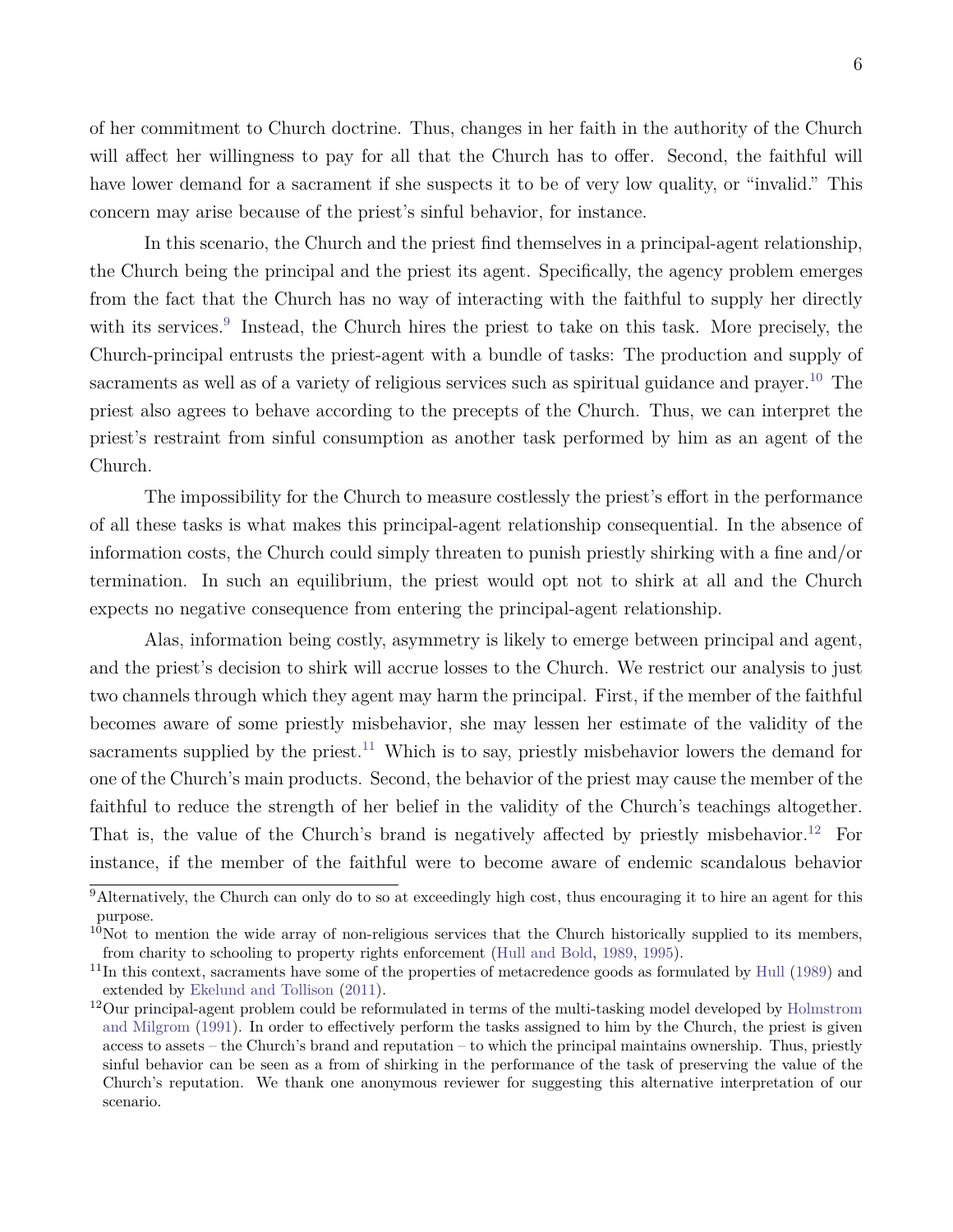among the clergy, she may lose (some) faith in the Church as the ultimate authority on earth.

One final assumption pertains to the relative ability of Church and faithful to observe the priest's effort. Specifically, we assume that only the faithful may effectively monitor the behavior of the priest after his ordination, while the Church can more effectively screen the priest beforehand.

#### **3.2 Scenario 1: Equilibrium without** *in persona Christi Capitis*

Consider first the case in which no monitoring or screening of the priest takes place, and there is no *in persona Christi Capitis* doctrine. The Church hires the priest as its agent and entrusts him with the performance of the bundle of tasks described above, most importantly for our discussion, the supply and delivery of sacraments and the restraint from sinful consumption. We are interested in three outcome variables from this scenario: 1) The priest's level of sinful consumption; 2) the member of the faithful's monitoring of the priest; and 3) the Church's level of screening of the priest.

Let us consider sinful consumption first. Recall that the Church does no screening and the member of the faithful performs no monitoring. As long as the priest meets some threshold level of performance in the provision of the sacraments, he maintains his employment. This is a contractual provision that is relatively easy to enforce since the Church may simply count the number of baptisms, confirmations, marriages to establish their performance. Priestly sinful consumption will be such that private marginal benefit (marginal utility from sin) equals private marginal cost (the unit price of sin). However, the social marginal cost will be larger than the private one due to its effect on the faithful's willingness to pay for religious services and, thus, to the value of the Church's brand. With no screening nor monitoring, in the absence of the *in persona Christi Capitis* doctrine, incentives are such that the priest will indulge in higher-than-socially-optimal levels of sinful consumption.<sup>[13](#page-7-0)</sup>

If faithful and Church recognize the possibility of priestly opportunism, they will find it in their interest to take action. On her part, the member of the faithful can do so by monitoring the priest priest, thus lowering the probability that the sacraments they consume will be revealed to be invalid ex-post.[14](#page-7-1) However, this monitoring is unlikely to prevent all sinful behavior by the

<span id="page-7-0"></span><sup>&</sup>lt;sup>13</sup>While not the focus of our inquiry, competition from other religious leaders both without and within the Church (i.e., other Catholic parishes and priests) may also contribute to disciplining the behavior of priests. For instance, [Gill](#page-27-6) [\(2008\)](#page-27-6) shows that when the Catholic Church faced fiercer competition from Protestants in Latin America during the late 20th century, Catholic priests and bishops began to improve their behavior.

<span id="page-7-1"></span> $14$ An alternative for the member of the faithful would be to make a side payment to the priest to discourage him from sinful consumption. However, it is unlikely this solution would be feasible in our context. For one, such a promise would encourage individuals with stronger preferences for sinful consumption to enter the priesthood since they would receive higher compensation for abstaining from it. Another reason is that this strategy may be self-defeating. If the priest requires compensation to abstain from sinful consumption, this would signal the faithful something about his moral character and, thus, lower their willingness to pay for his services. Finally,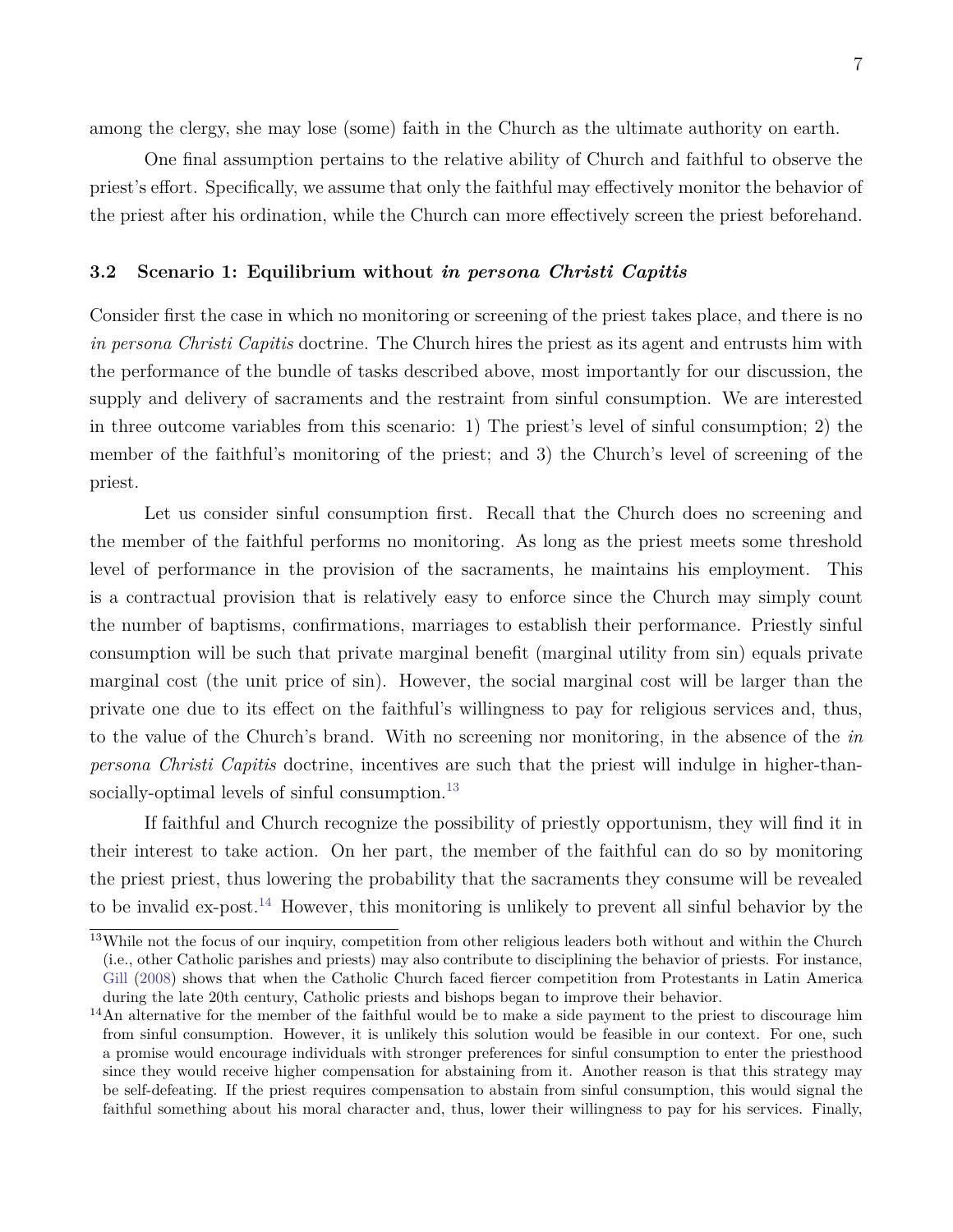priest. This is for two reasons. First, monitoring is costly, so it will be less than complete in equilibrium. Second, monitoring by the faithful generates benefits to the Church for which she does not receive compensation, resulting in "too little" monitoring from society's perspective.

A similar argument can be made for Church screening. Assume that, by spending more resources on screening candidates to the priesthood, the Church may be able to select a priest with weak preferences for sinful behavior. Screening being costly, the Church will always choose less than complete screening in equilibrium. This will result in some priests with strong preferences for sinful behavior making their way into the priesthood. Another element suggesting that the Church will fall short of perfect screening is that it will be tempted to free ride on the faithful's monitoring of its agent. Overall, in the absence of the *in persona Christi Capitis* doctrine, we should observe some combination of screening and monitoring, both imperfect and incomplete, and some sinful behavior by the priest.

In order to meet the individual rationality constraint, the Church must offer the priest a contract such that the latter is at least as well-off at his optimum with Church screening and faithful monitoring as he would be in his best alternative employment. Let  $w_a$  be the wage associated with this employment while  $w<sub>b</sub>$  is the wage he receives as agent of the Church. The higher  $w_b$  relative to  $w_a$ , the less monitoring by the faithful would be necessary to reduce sinful consumption since  $w_a$  acts as an efficiency wage. The reverse will also be true. The lower  $w_b$ relative to *wa*, the more monitoring will be necessary to reduce priestly sinful consumption. Due to the crowding out effect of monitoring on screening, a fall in  $w<sub>b</sub>$  relative to  $w<sub>a</sub>$  would seem to reduce the incentives to the Church of screening candidates to the priesthood.

The direct effect on screening of a change in  $w<sub>b</sub>$  relative to  $w<sub>a</sub>$  is likely to have the opposite effect. A higher *w<sup>a</sup>* would discourage people who are not strongly motivated to join the priesthood from entering that line of work. This should lower the equilibrium level of screening by the Church. Thus, the overall outcome will depend on the relative magnitude of the incentive effect (outside wages affect the efficacy of monitoring) and the selection effect (outside wages affect the willingness of individuals to enter the priesthood in the first place).

#### **3.3 Scenario 2: Equilibrium with** *in persona Christi Capitis*

Consider now the alternative scenario in which the Church incorporates the *in persona Christi Capitis* doctrine. This states that the value of the sacraments is independent of the personal morality of the priest. Besides this doctrinal change, the relationship between the three actors remains unaltered. The Church hires a priest to act as its agent in supplying the faithful with a

the priest may be unable to perfectly commit to his promise to abstain from sinful consumption in exchange for payment. Even though the latter may work as an efficiency wage to reduce his sinning, the member of the faithful will have to perform at least some monitoring to ensure contractual compliance.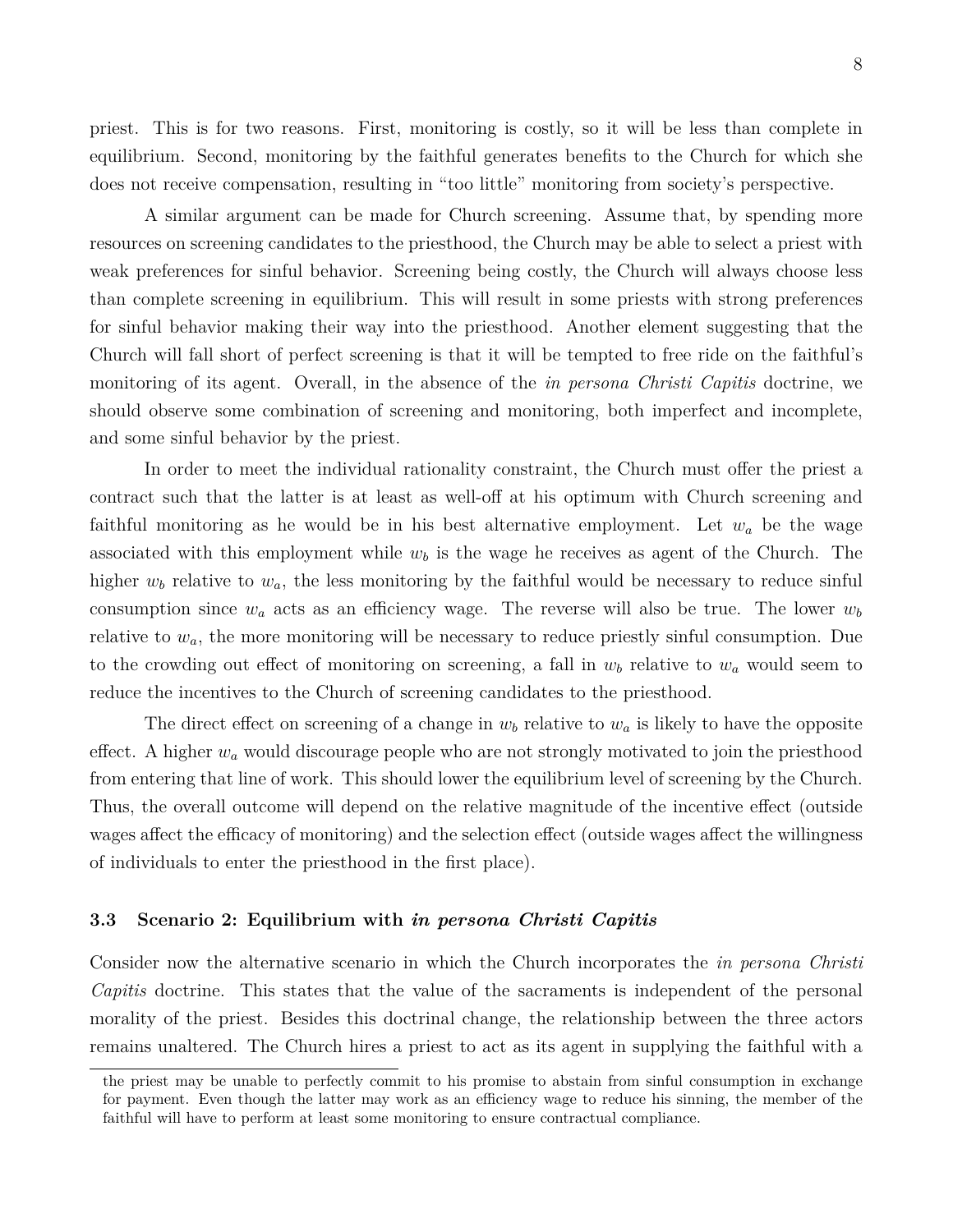bundle of sacraments and other religious services. Key to this scenario is the fact that the member of the faithful need now not worry about priestly sinful consumption when it comes to the validity of the sacraments. The latter are valid by default, regardless of the priest's behavior or moral status. Yet, this is not to say that sinful behavior by the priest has no consequences. If the priest is revealed to be morally corrupt, this may still cause the member of the faithful to lower her belief in the teachings of the Church and, thus, her willingness to pay for all its services.<sup>[15](#page-9-0)</sup>

Given the possibility of priestly behavior affecting the value of the Church's brand, the principal-agent relationship between the two remains consequential once the *in persona Christi Capitis* doctrine is introduced. However, we expect the doctrinal change to affect our three variables of interest (priestly sinful consumption, faithful monitoring, and Church screening). As we did in the analysis of the first scenario, let us consider first the level of sinful consumption with no monitoring or screening. Since the doctrinal change does not affect the private benefits and costs of of sinful consumption, the result should be the same: The priest selects his optimum by equating marginal private benefit and marginal private cost.

The adoption of the doctrine does however affect the incentives of the faithful. In the first scenario, the member of the faithful invested in monitoring the priest in order to reduce the probability that sacraments would be revealed to have been invalid ex-post. No such worry exists in our second scenario. Thus, the incentive to monitor the priest is reduced. With less monitoring, the level of priestly misbehavior will be higher in this scenario than it was in the first. However, while the priest's behavior now does not directly affect the faithful's demand for sacraments, it still affects her demand for the Church's services as a whole. Thus, the Church may respond to the lower levels of monitoring by ramping up screening in order to mitigate the increase in priestly sinful consumption and avoid a reduction in the value of its brand.

As in the first scenario, the Church must offer the priest a contract such that the latter at least as well-off at his optimum in the *in persona Christi Capitis* equilibrium as he would be in his best alternative employment. As above, let *w<sup>a</sup>* be the wage associated with this employment while  $w<sub>b</sub>$  is the wage he receives as agent of the Church. Since there is no monitoring by the faithful in this equilibrium, this does not affect (nor is it affected) by changes in  $w_a$  relative to  $w_b$ . Thus, in our second scenario, changes in relative wages do not affect the priest's incentives for sinful consumption.

The magnitude of  $w_a$  relative to  $w_b$  will likely still have an effect on the Church's decision of how much screening to perform. The higher *w<sup>a</sup>* relative to *wb*, the more motivated the average candidate to the priesthood to join the Holy Orders. This in turn lowers the Church's incentive

<span id="page-9-0"></span><sup>&</sup>lt;sup>15</sup>There is strong evidence to suggest that scandalous behavior by priests has had a large negative effect on both affiliation with the Catholic Church and on donations by parishioners [\(Hungerman,](#page-28-9) [2013\)](#page-28-9).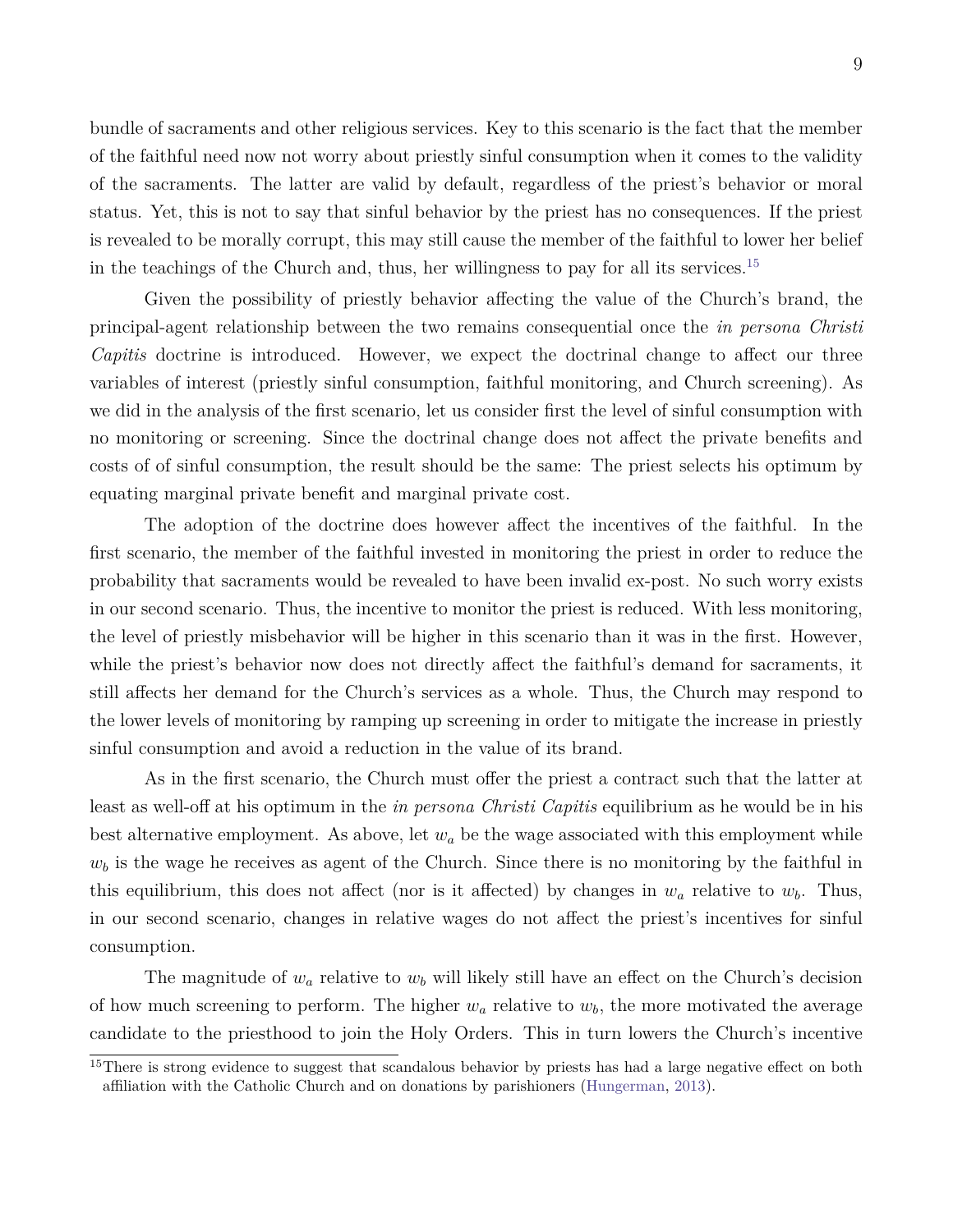to screen its candidates.[16](#page-10-0) A higher external wage would then translate to both less screening and less sinful consumption by the priest since more committed people join the priesthood in the first place.[17](#page-10-1)

### **3.4 Implications**

This discussion identifies one key implication of the introduction of a doctrine that seemingly increases the priest's incentive to misbehave: Moving to an equilibrium with *in persona Christi Capitis* is accompanied by an increase in screening efforts by the Church to compensate for the fall in monitoring efforts by the faithful. However, doctrinal choices by the Church are not entirely exogenous: The adoption of this doctrine may be seen as a credible signal by the Church that it will take onto itself the burden of ensuring the quality of its priests and sacraments by screening more intensely candidates to the priesthood.

The framework also aids us in identifying potential factors behind the development and adoption of this doctrine:

- 1. An increase in the cost of monitoring by the faithful
- 2. An increase in the cost of priestly misbehavior to the Church
- 3. A fall in the the cost of screening by the Church

In the following section, we show that all major developments of the *in persona Christi Capitis* doctrine coincided with historical episodes that can be interpreted as some combination of changes in (1) through (3). We also show that among contemporary Christian denominations, adherence to the view that religious ministers act as agents in the delivery of God's grace to the faithful is correlated with the adoption of doctrines akin to the *in persona Christi Capitis* as well as a higher degree of monitoring of candidates to the clergy.

<span id="page-10-0"></span><sup>&</sup>lt;sup>16</sup>Reversely, the lower  $w_a$  relative to  $w_b$ , the less motivated the average candidate to the priesthood to join the Holy Orders.

<span id="page-10-1"></span><sup>&</sup>lt;sup>17</sup>However, consider the case of an individual with very strong preferences for a very specific kind of sinful consumption that has a lower marginal cost to members of the priesthood than "civilians." The combination of higher  $w_a$  relative to  $w_b$  and the introduction of the *in persona Christi Capitis* doctrine may make it more likely for this person to become a priest. On the one hand, less monitoring means more freedom to indulge in his favorite kind of sinful consumption, which in turn motivates him to join the priesthood. On the other, a higher  $w_a$  means less screening, which increases his chances of being hired as an agent of the Church. The relevance to recent scandals in the Catholic Church in the United States is evident.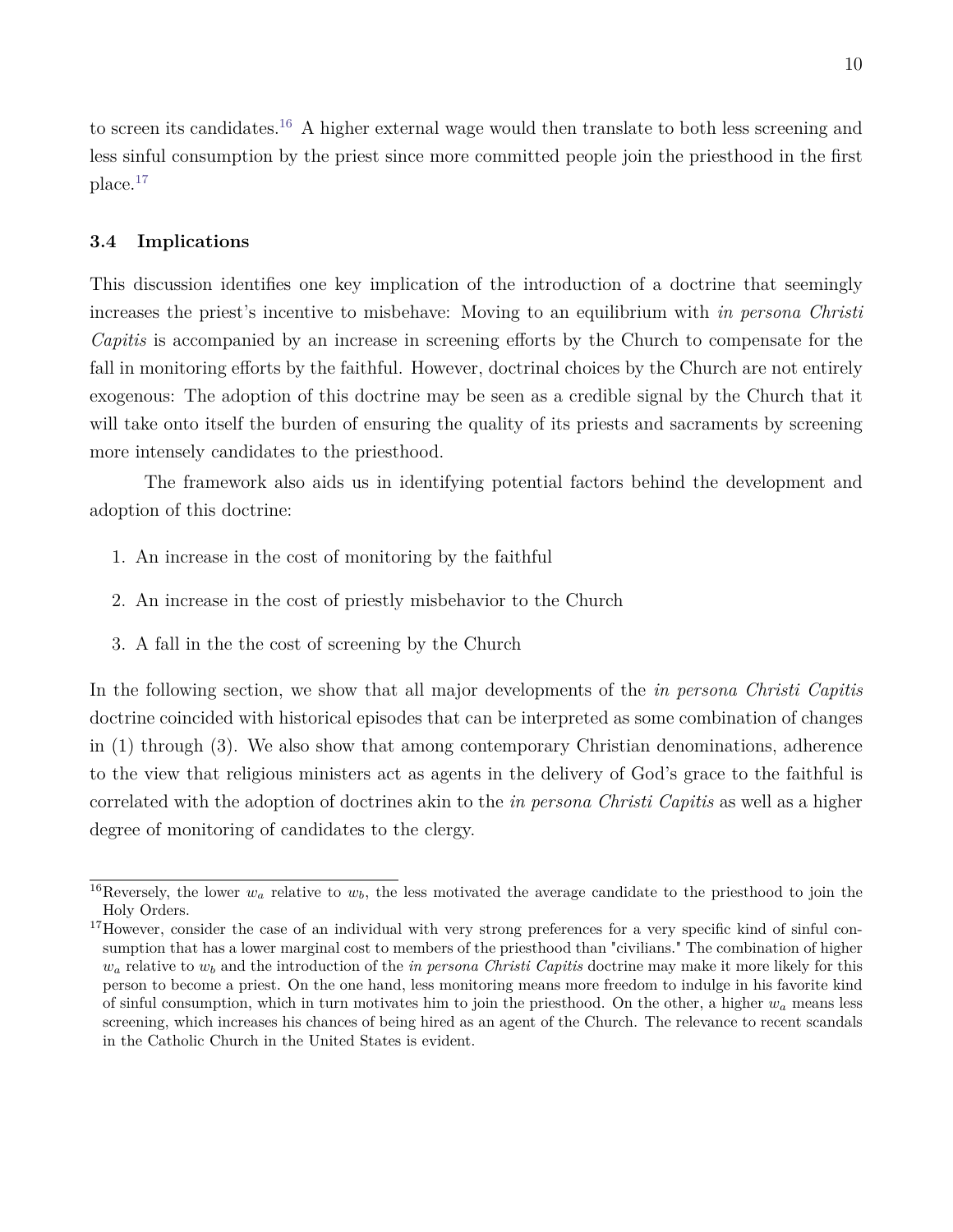### **4 Evidence**

To test the validity of our theory, we show that the introduction of the *in persona Christi Capitis* doctrine and its development did indeed correspond to increases in the Roman Catholic Church's efforts to screen candidates to the priesthood (i.e., seminarians). Specifically, we follow our theoretical discussion above and track three underlying parameters that would predict such changes:

- 1. The cost of monitoring by the faithful
- 2. The cost to the Church of morally hazardous behavior by the priest
- 3. The cost of screening by the Church

We show that shifts in these parameters precede the key points of development of the *in persona Christi Capitis* doctrine: first, with the Church Fathers, then, at the Council of Trent, and finally, during the Counter-Reformation.<sup>[18](#page-11-0)</sup> We connect our analysis with more recent studies of the various Christian seminaries and their requirements for seminarians and conclude by discussing some implications of our theory for the most recent sex abuse scandal in the Roman Catholic Church in the United States.

### **4.1 Evidence from the Roman Catholic Church**

The earliest formulation of the *in persona Christi Capitis* doctrine dates back to the early fifth century AD, when a North African Bishop, Augustine of Hippo, employed it in his attack against the Donatist heresy. As the Roman Catholic Church began explicitly embracing this theological position, we expect it to also take action to increase its screening of candidates to the priesthood. And so it did. In the decades following the victory over Donatism, the Roman Catholic Church encouraged its bishops throughout Christendom to adopt a new institution: the *monasterium clericorum*, forerunner of today's seminary. Coincidentally, this institution was the brainchild of the very Augustine of Hippo who was responsible for formalizing the early Church's position on the nature of the sacraments and their relation to the priesthood. By the first half of the sixth century, with the Councils of Vaison (529 AD) and Toledo (531), the Church began requiring parishes to institute seminaries for the training and instruction of young clerics, under the direct supervision of the local bishop [\(Vieban,](#page-29-4) [1912\)](#page-29-4). These "cathedral schools" and monasteries spread

<span id="page-11-0"></span><sup>&</sup>lt;sup>18</sup>The Congregation for the Clergy explains what development means with regard to doctrines concerning the Catholic priesthood: "This deepening of doctrine has carried with it a profound consequence in the reform of the ecclesiastical institution, but it is significant to show that always, by means of diverse formulations of human laws, one rediscovers the institutions of the early Church, of the Church of all time" ("Priests in the Early Church and in Vatican II").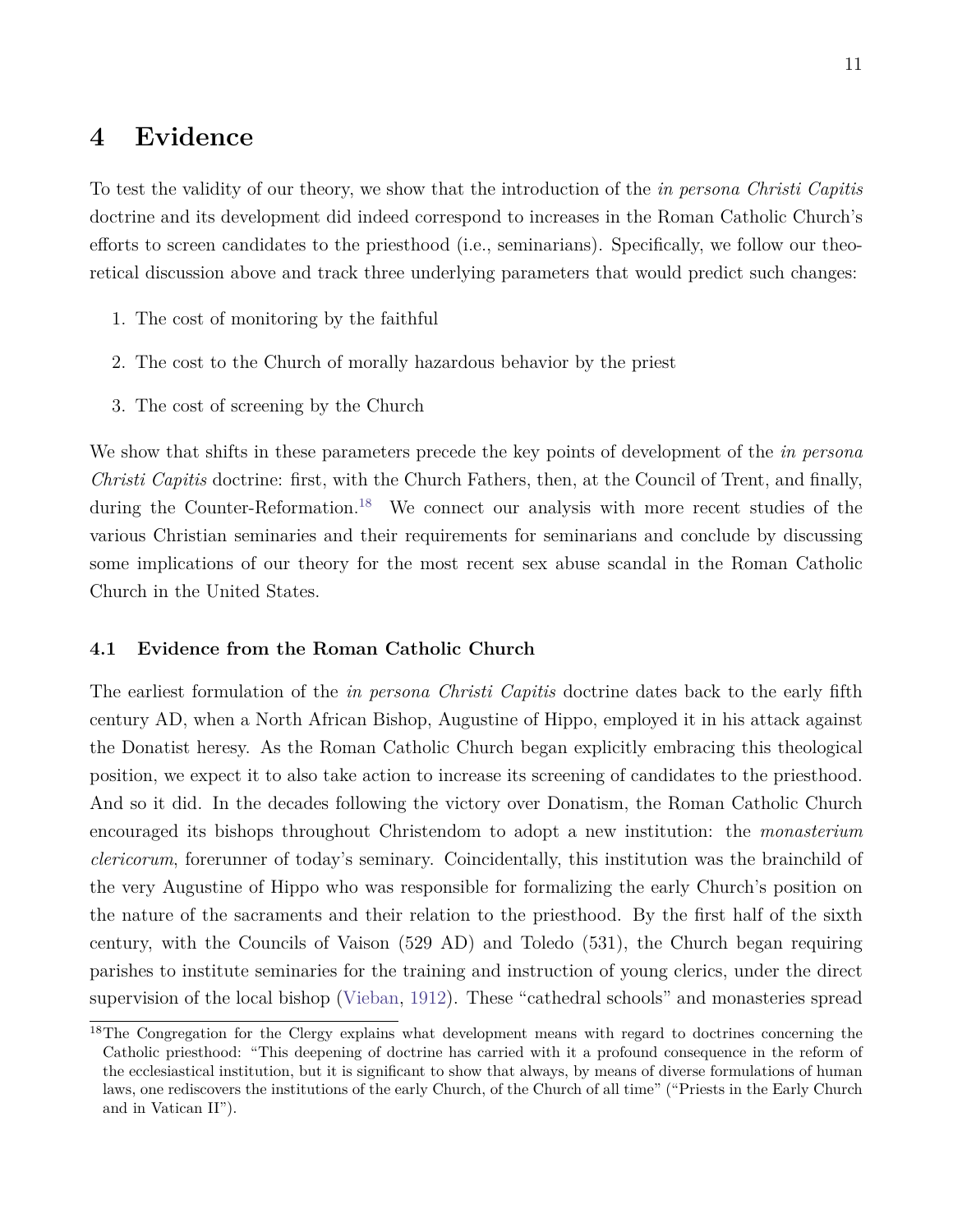rapidly throughout the early Middle Ages and grew in prominence within the Church and medieval society as well.

The parallel success of the *in persona Christi Capitis* doctrine and the institution of the seminary coincided with significant structural changes in the social, political, and economic landscapes of Early Medieval Europe. The most consequential among these was the normalization of the Church's relations with the Roman Empire and the end of the prosecution of Christians in its territories. Practicing one's Christian faith in public and private became less costly following this development as the number of martyrs dropped substantially from the fifth to the sixth century. One unintended consequence of the end of Christian persecution was that the threat of martyrdom no longer served as selection mechanism for the clergy. Consider the account of the martyrdom of Justin and his companions:

The Prefect Rusticus says: Approach and sacrifice, all of you, to the gods.

Justin says: No one in his right mind gives up piety for impiety.

The Prefect Rusticus says: If you do not obey, you will be tortured without mercy. Justin replies: That is our desire, to be tortured for Our Lord, Jesus Christ, and so to be saved, for that will give us salvation and firm confidence at the more terrible universal tribunal of Our Lord and Saviour.

And all the martyrs said: Do as you wish; for we are Christians, and we do not sacrifice to idols.

The Prefect Rusticus read the sentence: Those who do not wish to sacrifice to the gods and to obey the emperor will be scourged and beheaded according to the laws. The holy martyrs glorifying God betook themselves to the customary place, where they were beheaded and consummated their martyrdom confessing their Saviour [\(Lebreton,](#page-28-10) [1910\)](#page-28-10).

Few people with only a superficial commitment to the Christian faith would be willing to risk this fate. Once persecution ceased in 312 AD, priests and bishops became public figures and could move more freely in the territories of the Empire. This allowed Christianity to spread far and wide and brought a rapid increase in the number of the faithful.<sup>[19](#page-12-0)</sup> These growing numbers also meant that priests were desperately needed – a need that Augustine, the Bishop of Hippo, also would have been aware of when arguing in favor of absolution for the apostates and the sacramental guarantee of *in persona Christi Capitis*. The end of the selection effect provided by the threat of martyrdom, combined with the rising size of parishes, and the distance of many such parishes from Rome contributed to an increase in the cost of monitoring priestly behavior.

<span id="page-12-0"></span><sup>&</sup>lt;sup>19</sup>See [Stark](#page-29-5) [\(2007b\)](#page-29-5) for a quantitative, historical analysis of the urban growth of Christianity during this period.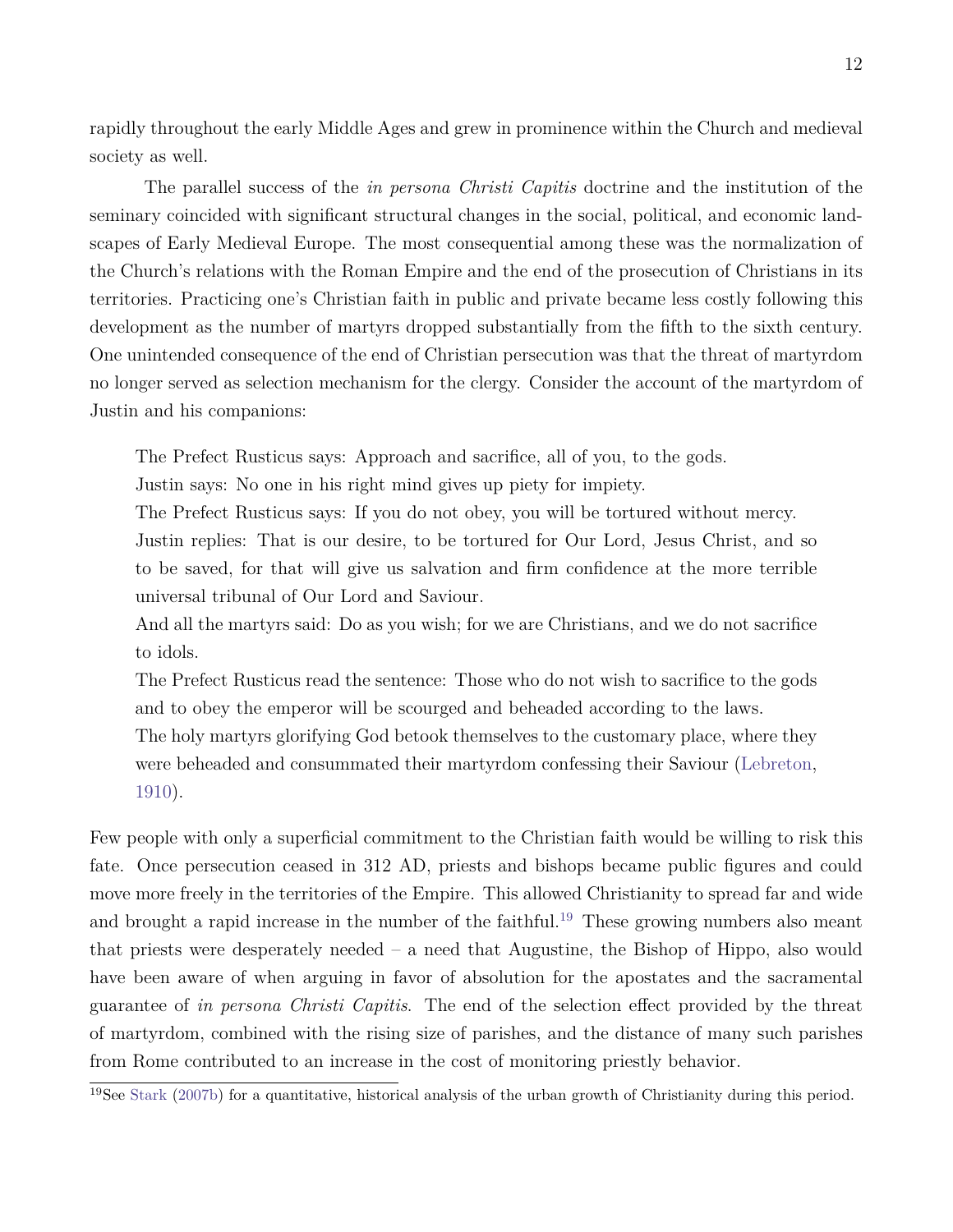[Ekelund and Tollison](#page-27-3) [\(2011\)](#page-27-3) characterize the behavior of Rome during this time as that of a firm attempting to establish itself as the market's monopolist supplier. They note that the process of monopolization required it to vertically integrate the production of its output in order to increase the degree of its homogeneity. Vertical integration and output homogeneity would avoid non-price competition between different parishes within the church, which would have driven its monopoly rents to zero. Just as "unorthodox doctrine taught at the local levels would damage the integrity of the [Church's] product" so too would sinful behavior by the priest in the now vertically-integrated Church be more costly [\(Ekelund and Tollison,](#page-27-3) [2011\)](#page-27-3). In other words, as the Roman Catholic Church worked to make its religious service homogeneous and universal, the the cost of morally hazardous behavior on the side of its agents went up, providing it with a stronger incentive to screen candidates to the priesthood. Consistent with our framework, the events that defined the history of the Early Medieval Church – the increase in the cost of monitoring priestly behavior and the negative effect of this behavior to the Church's bottom line – encouraged the formation of a doctrine like *in persona Christi Capitis* and increase in the amount of screening of candidates wishing to enter the priesthood.

The second key episode in the development of the *in persona Christi Capitis* doctrine was the Protestant Reformation of the sixteenth century. Some Protestant challengers of Rome pointed to the corruption in the body of the Church as evidence of the superiority of their own theological positions on priesthood, hierarchy, and sacraments. In response to these challenges, the Roman Catholic Church further clarified its position on the nature of the sacraments and the role of the priesthood as intermediaries between God and the faithful.

This too coincided with a drastic reform of the the training of its clergy. The Council of Trent (1546 AD), the same that had reaffirmed the Church's position on the role of the priest in the production and delivery of the sacraments, also set out seminary guidelines. According to these reforms:

- 1. Each diocese was required to support and train young men for the priesthood.
- 2. Boys admitted to the seminary may be no younger than 12.
- 3. All seminarians had to be taught to read and write.

While they applied to all universities and seminaries in the Catholic Church, the enforcement of these reforms varied depending of the local circumstances. The large Roman Seminary was established in 1564, and others spread throughout Italian dioceses rapidly. Persecution in England and Ireland prevented the foundation of seminaries, but before the French Revolution, priests for the English mission were trained at the English College of Douai. As universities were subjected to increasing control of the secular authorities, the Catholic Church was eventually forced to start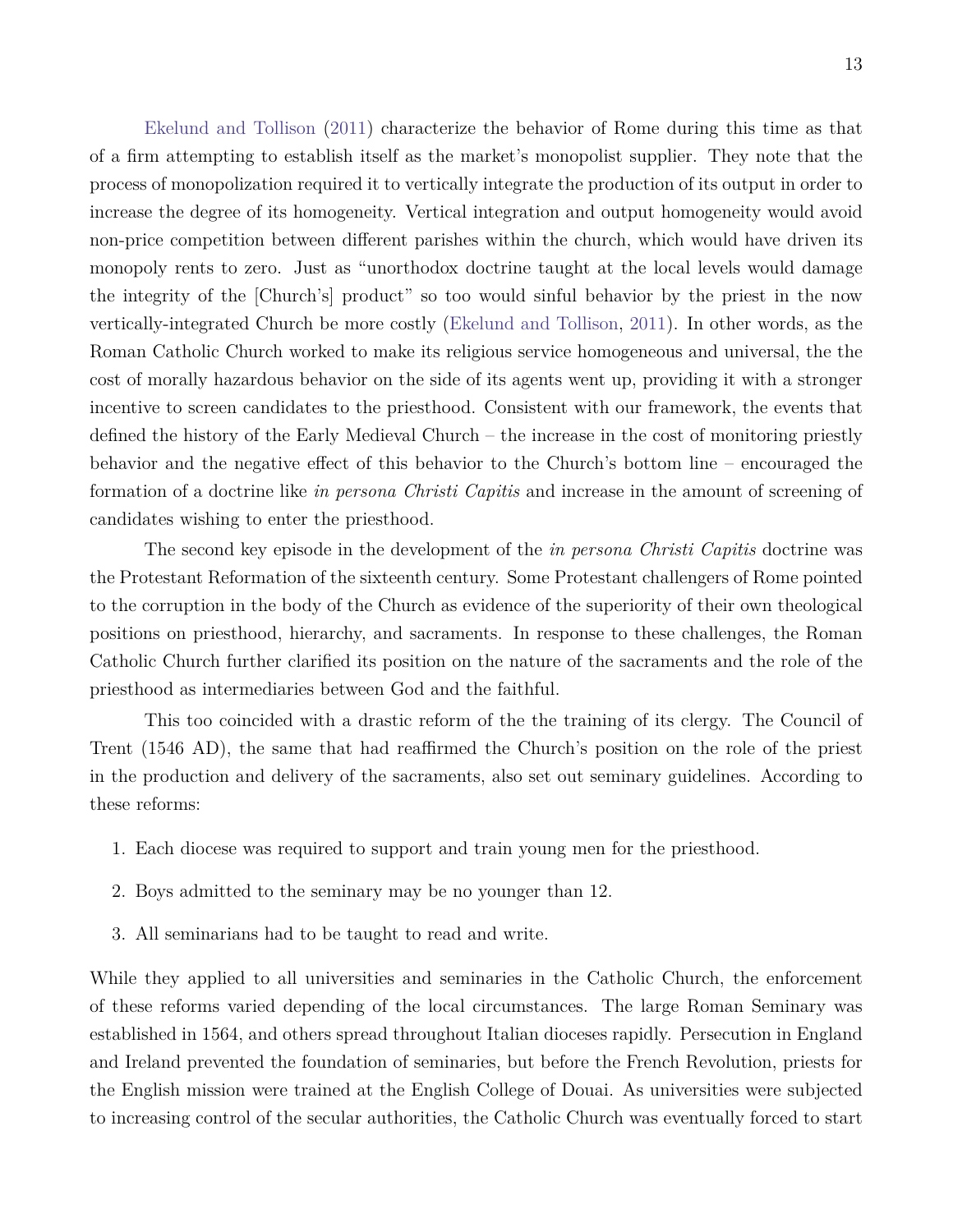new, independent seminaries throughout the continent. These changes had a lasting effect on the institutional structure of the Church. So much so, that Cardinal Pallavicini, a leading historian of the Council, referred to the restructuring of the institution of the seminary as "the most important reform enacted by the council" [\(Vieban,](#page-29-4) [1912\)](#page-29-4).

The Roman Catholic Church has maintained a consistent approach to the formation of its clergy since. Today, before an unmarried,  $20$  baptized Catholic man can be ordained a priest, he must complete a selective and demanding process that encompasses the following four "formations:"

- 1. Human formation: Where the diet, exercise, sleeping habits, hygiene, social skills, fraternity, manners, work ethic, humor, and time management skills of the seminarian are examined.
- 2. Spiritual formation: Where the seminarian frequently consults with his Spiritual Director for guidance on holiness, habits of prayer, content for prayer, vices he struggles with, virtues he needs to grow in, his practice of the sacraments and ability to do holy hours, spiritual reading, etc. Observable behaviors that are taken into account here include his attendance at Mass and public prayer, his more obvious and natural virtues, external habits of prayer, frequency of holy hours, tardiness to house liturgies, attentiveness at morning and evening prayer.
- 3. Intellectual formation: Every seminarian must complete four years of College Seminary (studying philosophy) then four years of Major Seminary (studying theology). If he already has a college degree in a related discipline, this plan of study may be reduced to six years.
- 4. Pastoral formation: Every seminarian has certain apostolates, which are opportunities to volunteer and serve the people. They go to parishes to visit the sick, take communion to the elderly, and teach religious education classes. They are also trained in pastoral counseling, management, homiletics (i.e., the art of writing and preaching sermons), marriage preparation, and counseling.

In order to complete this process successfully, the candidate to the priesthood must invest significant amounts of time and effort to his formation, as well as make human capital and social capital investments that are specific to religious life. This is exemplified by the daily routine expected of a Catholic seminarian:

[T]he student rises at 5 or 5.30 a.m., makes his meditation for a half-hour, hears Mass, and usually receives Communion. Breakfast is about two hours after rising. In the

<span id="page-14-0"></span> $^{20}$ Exception to celibacy in the Roman Catholic Church exist for churchmen from selected non-Roman rites – especially among the Eastern European rites – and among Anglican churches in communion with Rome through the institution of the Personal Ordinariate.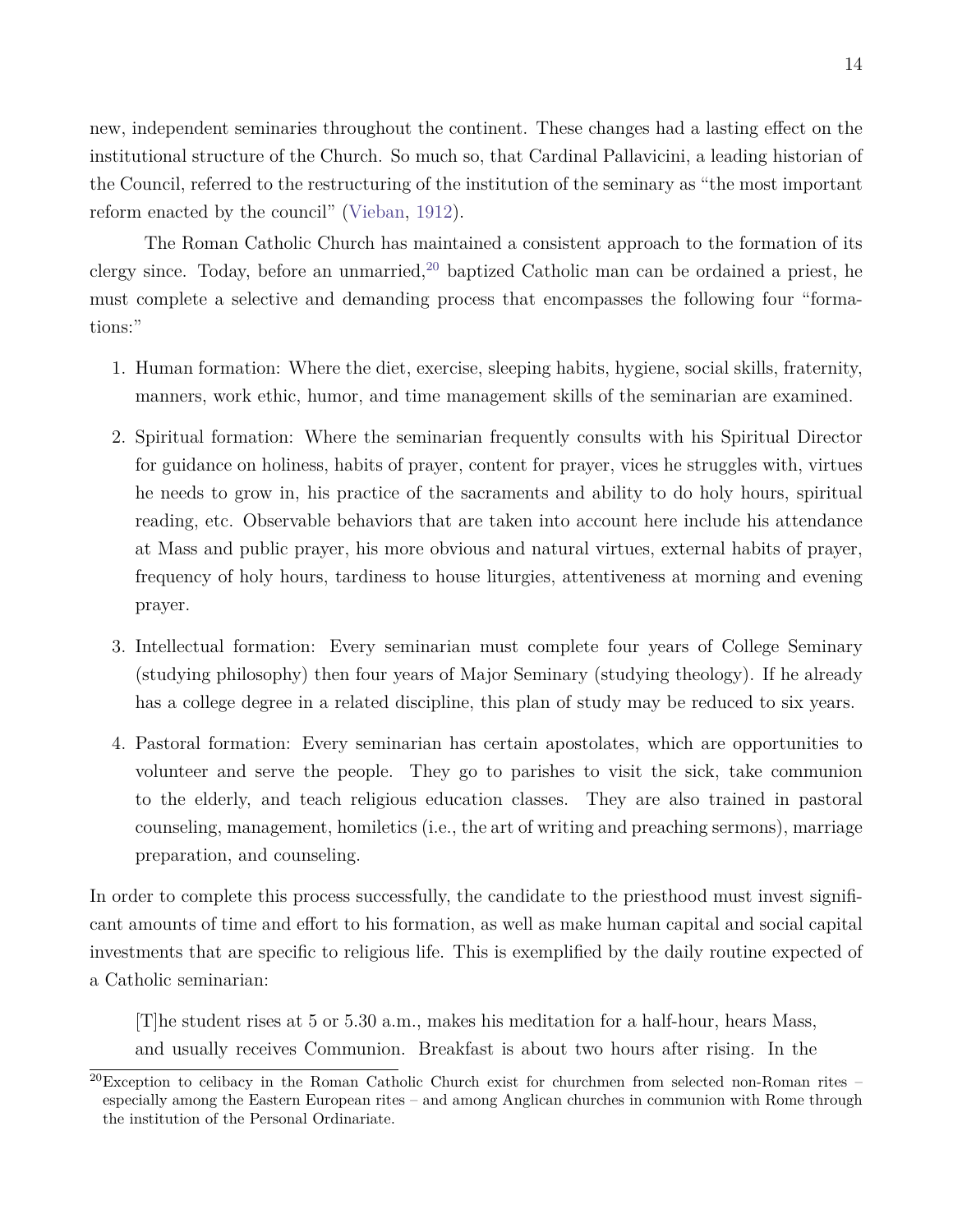forenoon there are two classes of one hour each, while two hours also are devoted to private study. After dinner there is about an hour of recreation. In the afternoon four hours are divided between class and study, and as a rule another hour of study follows supper. A visit to the Blessed Sacrament, the recitation of the Rosary, and spiritual reading take place in the afternoon or evening; and the day closes with night prayer. Thus the student has devoted about three hours to exercises of piety and nine hours to work. After six years of this mental and moral training in retirement from the world, and in the society of fellow students animated by the same purpose and striving after the same ideals, he is deemed worthy of receiving the honour and capable of bearing the burden of the priesthood [\(Vieban,](#page-29-4) [1912\)](#page-29-4).<sup>[21](#page-15-0)</sup>

### **4.2 Evidence from other Christian denominations**

We expect other Christian denominations that have embraced similar doctrines regarding the sacraments to have adopted comparable strategies to mitigate the risk of opportunism on the part of their ministers. One such religious organization is the Orthodox Church. While theologically the Orthodox Church tends to emphasize the essential mysteriousness of theological truths, it overlaps nearly entirely with Roman Catholicism when it comes to doctrinal understanding. Indeed, the Catholic Churches recognizes that its Orthodox counterpart has maintained apostolic succession and thus sees its sacraments as valid.<sup>[22](#page-15-1)</sup> Accordingly, the Orthodox Church recognizes all seven sacraments identified by the Roman Catholic Church. It also endorses the doctrine of *in persona Christi Capitis*:

The one sacrament within the Church which guarantees the identity and continuity of the Church in all times and places is the sacrament of priesthood, the "holy orders," as they are called. The priesthood exists within the Church as the sign of the certain presence in the community of Christ Himself. Christ is not absent from the Church. He is present as its head and is manifested in the Body through the ministry of the priesthood [\(The Orthodox Church in America,](#page-29-6) [2020\)](#page-29-6).

While priestly formation in the Orthodox Church does not exclude married men from the clergy, it shares with the Catholic Church a lengthier and more formal seminary formation period than

<span id="page-15-0"></span> $^{21}$ In the United States, where unmarried young men may face a relatively high opportunity cost of entering the priesthood, the average retention rate in theologate (post-college) seminaries was 74% over the last few years [\(Kramarek and Gautier,](#page-28-11) [2019\)](#page-28-11). Almost one in four men who enter the seminary do not make it through and will not become priests.

<span id="page-15-1"></span><sup>&</sup>lt;sup>22</sup>The Orthodox Catholic Church broke with the Roman Catholic Church in the Great Schism of 1054, though it retained the hierarchical structure and tradition of the original unified Catholic Church.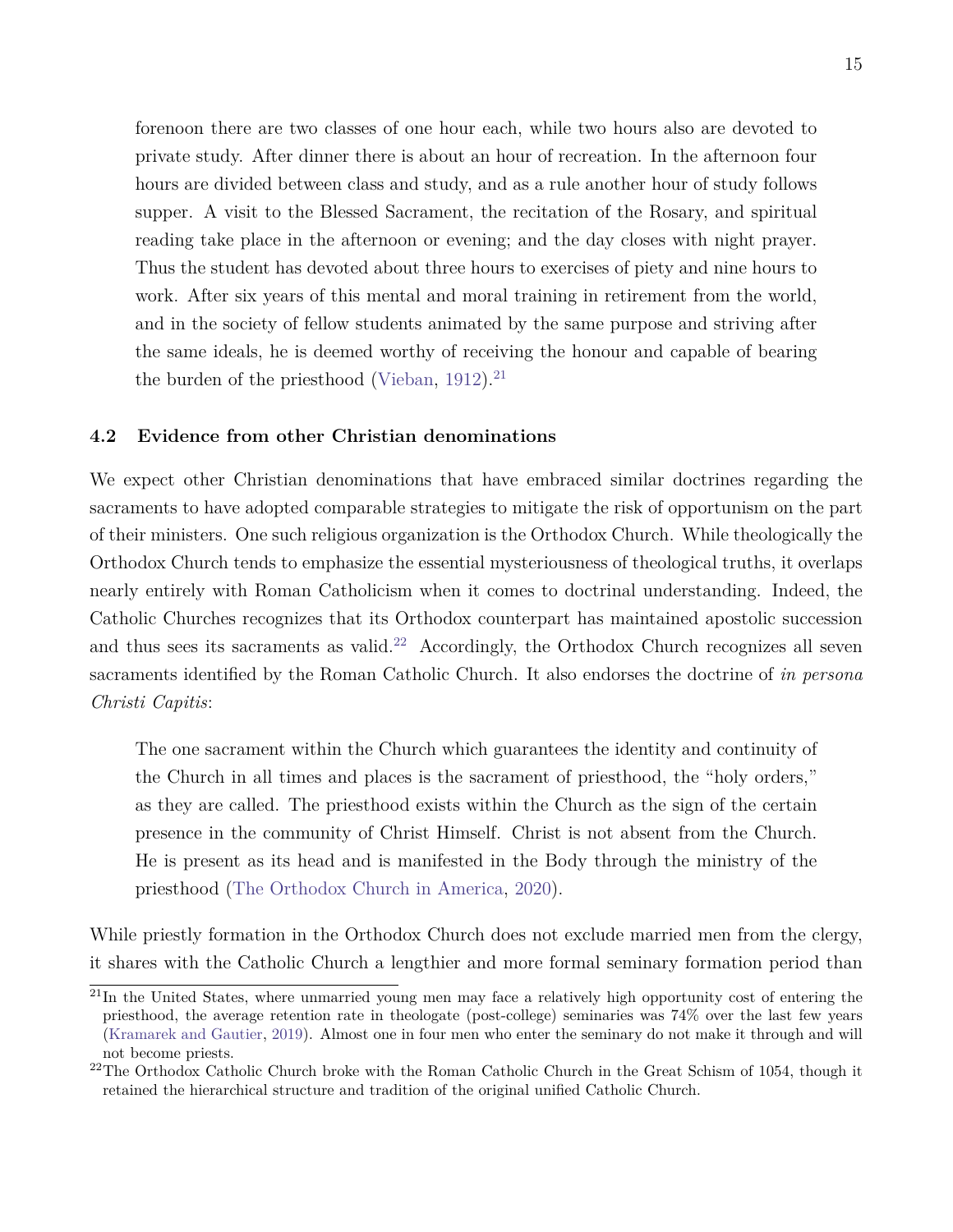any other Christian denomination. Seminarians must attend a four-year program at one of few Orthodox seminaries before they are ordained by a bishop.

Lutheranism, though independent of the Roman Catholic Church since the Protestant Reformation, also holds that the efficacy of the sacrament is not determined by the holiness of the minister. Articles 7 and 8 of "Apology of the Augsburg Confession" (1531) by reformer Philipp Melanchthon, state:

Nor does this detract from the efficacy of the sacraments when they are distributed by unworthy [ministers] because they represent the person of Christ on account of the call of the Church and don't represent their own persons (no. 28).

However, Lutherans recognize just two of the seven Roman Catholic sacraments – Holy Baptism and Holy Communion. Thus, a smaller share of the religious services provided by the Lutheran Church relies on the value of the sacraments. For this reason, we should expect the rigor of seminary screening to be relatively less than that of the Roman Catholic seminarian, for whom the sacraments are a lifelong and primary function of religious ministry.

The Anglican Church also provides a helpful counterfactual, not only because it originally split from the Roman Catholic Church over a disagreement concerning a sacrament (Matrimony), but because there is increasing discussion regarding the celebration of sacraments within its tradition. Just like Lutherans, the Anglican Church traditionally recognizes only two sacraments: Baptism and Communion.[23](#page-16-0) Like the Roman Catholic Church, the Anglican Church is hierarchically organized with bishops and priests and claims apostolic succession.[24](#page-16-1) However, the *de jure* and the *de facto* diverge more widely in the Anglican Church, perhaps because the Anglican church does not claim to be the only true church. Certain Anglican congregations emphasize their Catholic heritage, doctrine, and traditions (and are thus sometimes dubbed Anglo-Catholics). Other Anglican congregations have adopted reformed or charismatic features akin to those of mainstream Evangelical Christianity in the United States.[25](#page-16-2)

<span id="page-16-0"></span><sup>&</sup>lt;sup>23</sup>As for the remaining Catholic sacraments: "Those five commonly called Sacraments, that is to say, Confirmation, Penance, Orders, Matrimony, and Extreme Unction, are not to be counted for Sacraments of the Gospel, being such as have grown partly of the corrupt following of the Apostles, partly are states of life allowed in the Scriptures, but yet have not like nature of Sacraments with Baptism, and the Lord's Supper, for that they have not any visible sign or ceremony ordained of God" [\(Convocation,](#page-26-8) [1562,](#page-26-8) XXV).

<span id="page-16-1"></span><sup>&</sup>lt;sup>24</sup>Apostolic succession refers to the line of bishops tracing back to the apostles. Various Christian churches – the Catholic, Orthodox, and Anglican Churches amongst them – claim this feature as a core support for their authority.

<span id="page-16-2"></span><sup>&</sup>lt;sup>25</sup>This divergence has a geographical pattern, with the Anglican Church in England moving toward a less rigorous interpretation of doctrine while the African Anglican Church retains a commitment to stricter theology. Because there is greater competition in Africa amongst not only Christian but pagan religions, the relatively stronger doctrinal positions of the Anglican Church in Africa may serve to enhance the credibility of their ministers. We thank an anonymous reviewer for drawing our attention to this fact.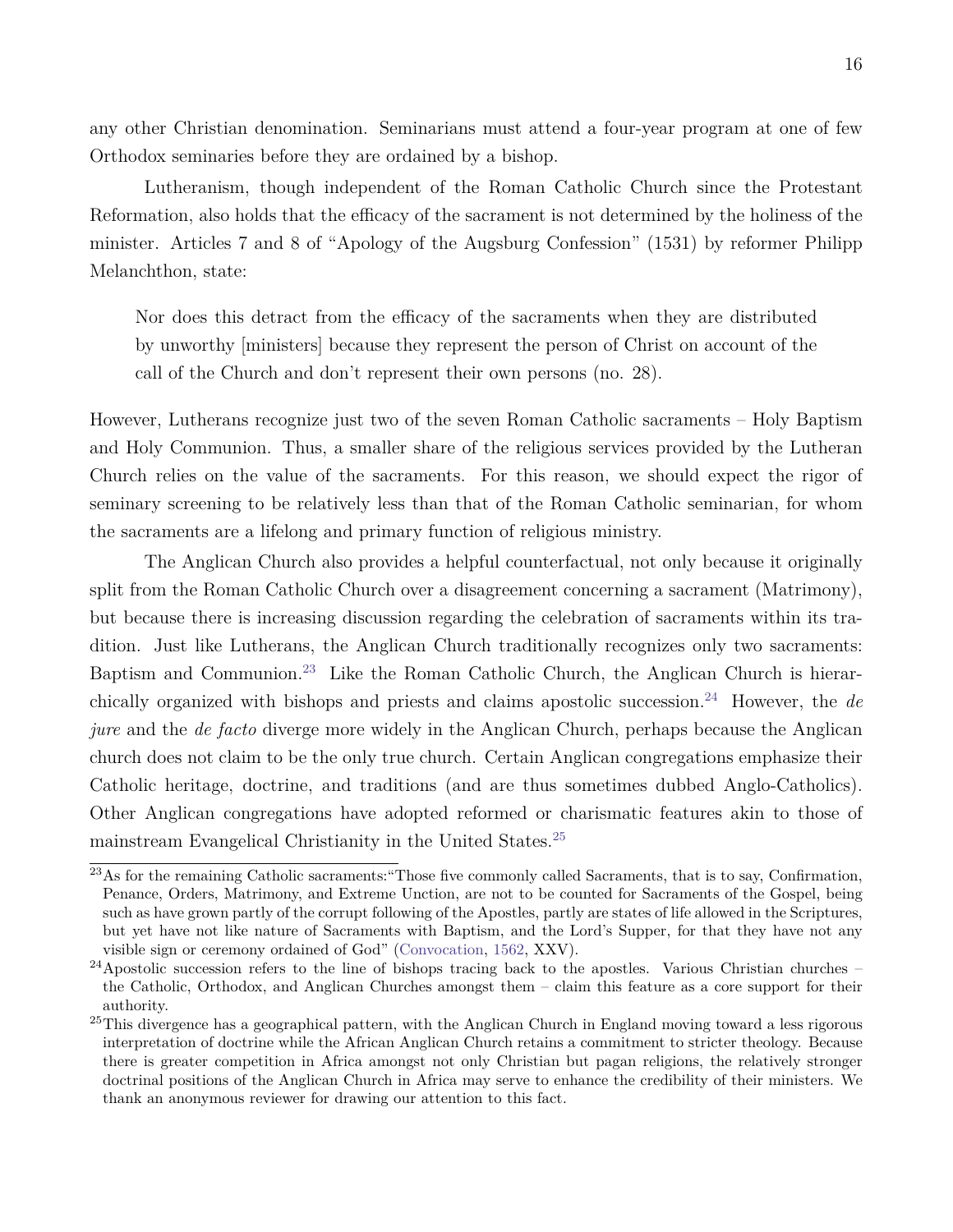Since it recognizes two sacraments, we expect the Anglican Church to follow the Catholics, Orthodox, and Lutherans in adopting a doctrinal stance along the lines of the *in persona Christi Capitis* and an organization compatible with the related incentives. The historical record validates this expectation. In the 39 Articles of Religion of 1562, the foundational document of the Anglican Communion, one reads the following:

Although in the visible Church the evil be ever mingled with the good, and sometimes the evil have chief authority in the Ministration of the Word and Sacraments, yet forasmuch as they do not the same in their own name, but in Christ's, and do minister by his commission and authority, we may use their Ministry, both in hearing the Word of God, and in receiving the Sacraments. Neither is the effect of Christ's ordinance taken away by their wickedness, nor the grace of God's gifts diminished from such as by faith, and rightly, do receive the Sacraments ministered unto them; which be effectual, because of Christ's institution and promise, although they be ministered by evil men [\(Convocation,](#page-26-8) [1562,](#page-26-8) XXV)

Due to the internal division between Anglo-Catholics and "low church" congregations, the Anglican Church does not supply uniform religious and spiritual services. For instance, the frequency of the celebration of Holy Communion varies in popularity and practice between Anglican congregations.

The Anglican Church implements some screening in the selection of ministers. Predictably, these efforts are generally not as extreme as those of the Roman Catholic Church. For instance, married men and women are not excluded from ministry. Ministerial formation is less rigid than in Catholicism and more strongly tied to one's local congregation:[26](#page-17-0)

[The] process begins with a meeting with your Rector. You will discuss your sense of calling, and meet regularly to discern together before any decision is made about a formal discernment process...You will then meet with a group of lay people to talk, to pray, and to see if they can confirm your call to ordained ministry. Why do we do this? From the early days of the Church, laity affirmed the call to ordained ministry, as did the clergy, thus preventing the clergy orders from becoming a self-selected body... Therefore, the role of lay people in your discernment process is extremely important and sacred" [Goebel](#page-27-7) [\(2015\)](#page-27-7).

Strictness of selection varies from Anglican diocese to diocese, but the minimum requirements are shared by most. $27$  These include:

<span id="page-17-0"></span> $^{26}$ Recently, the Anglican church has been debating (and certain diocese have been open to) the ordination of individuals in homosexual relationships.

<span id="page-17-1"></span><sup>&</sup>lt;sup>27</sup>While we do not have sufficient evidence to test this, our theory would predict that the local Anglican seminary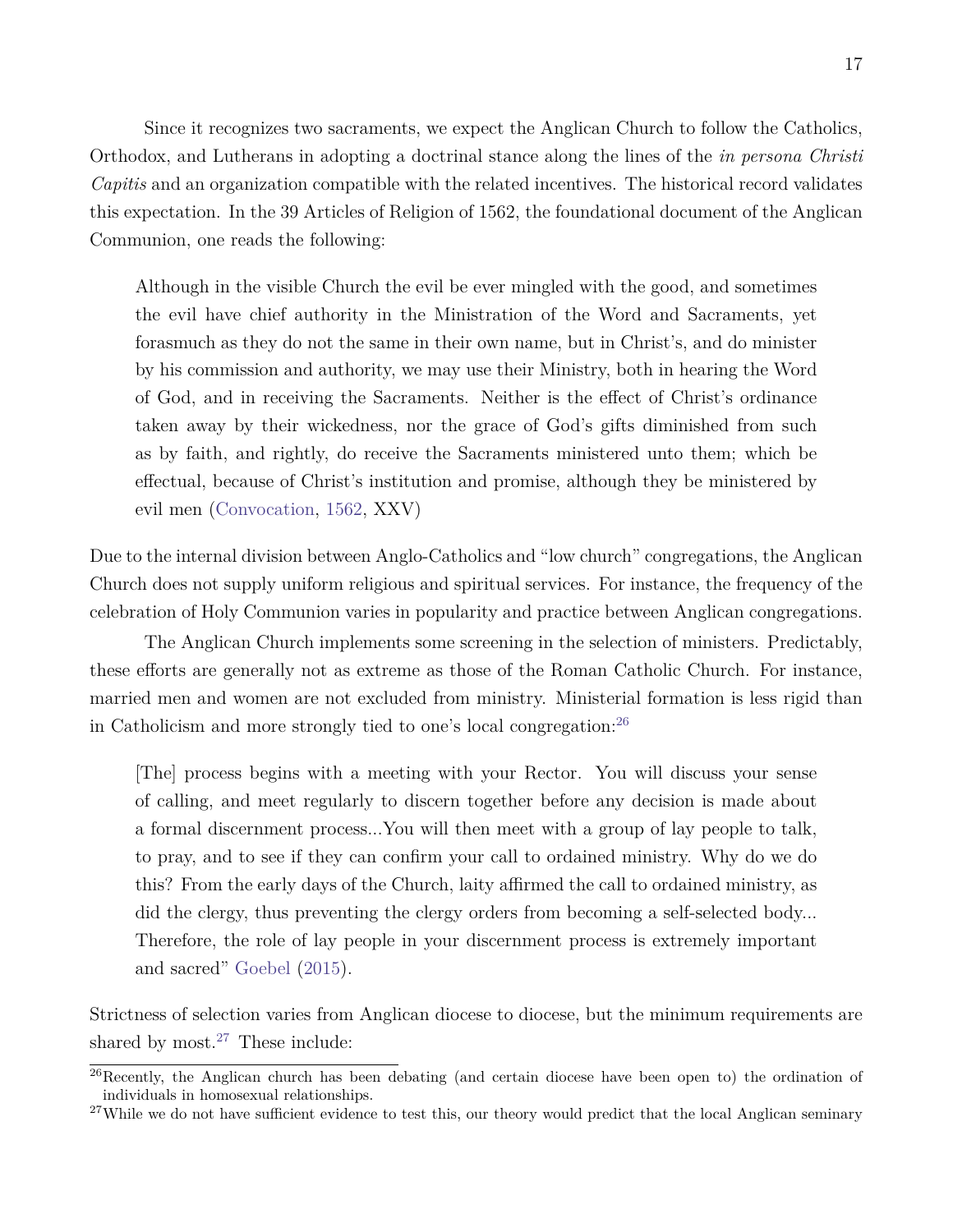- 1. A recommendation of ordination from a regional conference and the bishop's approval
- 2. Subjection the bishop's guidance on specific training, for example:
	- (a) A three year program at an accredited seminary
	- (b) Local night classes and individual mentorship

Figure [1](#page-25-0) displays the minimum formal seminary training required for candidates to religious ministry across the largest Christian denominations in the United States. The minimum number of formal seminary years required – a proxy for the intensity of the screen – is tracks pretty closely a denomination's stance on the nature and number of sacraments.

### [FIGURE 1 HERE]

Consistent with our framework, denominations that recognize the validity of at least two sacraments and envision a role for religious ministers in their production and supply to the faithful are stricter than ones who do not. The six strictest denominations according to our measure all fall within the former category. The five denominations who are the most informal, on the other hand, all reject the *in persona Christi Capitis* doctrine and make no room for the clergy in the delivery of God's grace to the faithful. The average denomination that recognizes the validity of at least two sacraments demands just over 4 years of seminary training from the candidates to religious ministry. This is two and a half times the figure (1.7 years) for denominations that reject the validity of any sacrament.

Another way to estimate the intensity of a seminary screen is by the specific investments in human capital required of the trainee. One such investment in specific human capital is the sacrifice of time to prayer. Table [2](#page-25-1) summarizes evidence from [Finke and Dougherty](#page-27-8) [\(2002\)](#page-27-8) on the number of hours that the training ministers are required to spend praying every day. While most denominations feature a tradeoff between coursework and prayer time, the authors note how "Catholic clergy seem to defy this trend of increasing training and declining prayer" (p. 112). Along with a high course load, Catholic seminaries also require nearly twice as many hours of prayer each week from its seminarians.

### [TABLE 2 HERE]

Moreover, [Finke and Dougherty](#page-27-8) [\(2002\)](#page-27-8) argues that seminary training can be highly costly to trainees since it removes him from a broader social network and supplies him with specific connections to the church hierarchy instead.

requirements be positively correlated with the strength of their position on the sacraments. For instance, a comparison of the Scottish Episcopal Church (less emphasis on sacraments) and the Episcopal Church of the U.S. (more emphasis on sacraments) would be interesting with more information about their detailed seminary requirements.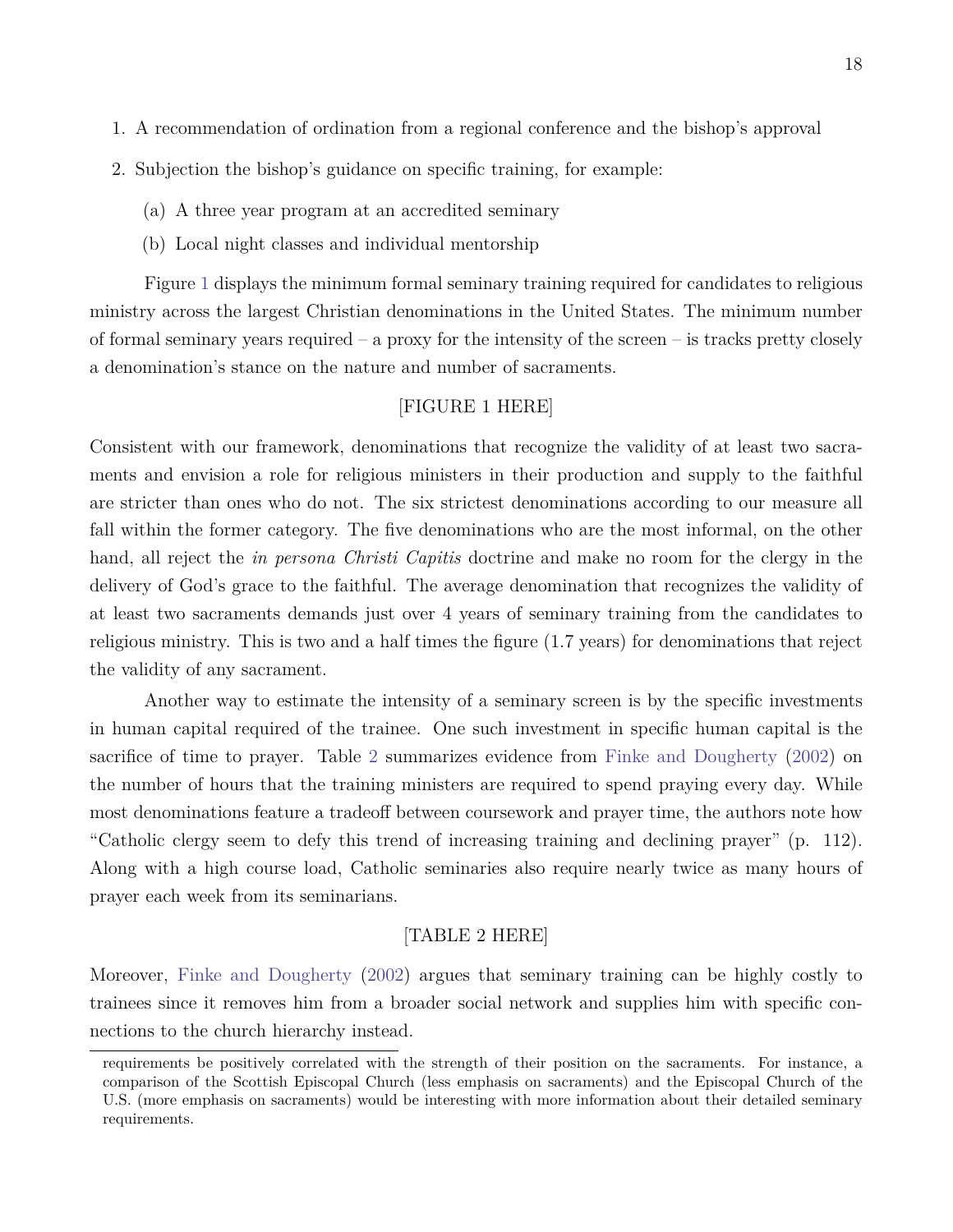#### **4.3 Celibacy requirements**

One feature of the Catholic priesthood that is unique in mainstream Christianity is the requirement of lifelong celibacy.[28](#page-19-0) Although celibacy is a *discipline* of the Catholic Church, not a doctrine (and thus potentially an object of reform), this practice has been continually tested and confirmed by the Church throughout history. In this subsection, we briefly explore how priestly celibacy fits within our argument.

The issue of celibacy has been dealt with in economic scholarship before. [Hull and Bold](#page-28-2) [\(1989\)](#page-28-2) argues that priestly celibacy can be understood as a signal of priestly religious sincerity and commitment to their belief in the Church's doctrine to potential consumers. He further hypothesizes that celibacy may have emerged as a way to "encourages honesty by priests since celibate priests cannot pass wealth to heirs" [\(Hull and Bold,](#page-28-2) [1989,](#page-28-2) p. 11). Similarly, [Ekelund et al.](#page-27-9) [\(1996,](#page-27-9) [2008\)](#page-27-10); [Ekelund and Tollison](#page-27-3) [\(2011\)](#page-27-3) suggest that the Church's emphasis on priestly celibacy following the Council of Trent may have served to change public perception of the priesthood as a corrupt bunch. Local priests were to give up married life to assure believers that they themselves believed in the quality of the Church's product.

Our framework points in the direction of an alternative, though possibly complementary, interpretation. Celibacy may have been adopted by the Church as a way to screen out candidates to the priesthood with a low commitment to its teachings. Moreover, our framework suggests that the celibacy requirements make more sense in the context of a hierarchically organized Church in which the Church itself screens candidates to the ministry rather than relying on monitoring by the faithful.[29](#page-19-1) Evidence from the history of the Catholic Church and other denominations provides some support to our interpretation. Most importantly, we find that the development of the *in personal Christi Capitis* doctrine matches the evolution of the Church's position on priestly celibacy.

An early statement of the Church's position on celibacy is well encapsulated in Pope Leo the Great's missive to Bishop Rusticus of Narbonne (c. 459):

The law of continence is the same for the ministers of the altar, for the bishops and for the priests; when they were (still) lay people or lectors, they could freely take a wife and beget children. But once they have reached the ranks mentioned above, what had been permitted is no longer so [\(Schaff and Wace,](#page-29-7) [1895\)](#page-29-7).

<span id="page-19-0"></span><sup>28</sup>Even within the Catholic Church, there are exceptions to the celibacy requirement. For instance, deacons of mature age are allowed to marry. The most striking exception however is the one that was carved out for married ministers of other Christian denominations that ask to reunite with the Catholic Church following a precedent set by Pope Pius XII.

<span id="page-19-1"></span> $^{29}$ In the context of our theoretical framework, the Church has a larger incentive to require costly signaling by candidates to the priesthood after it adopts the *in persona Christi Capitis* doctrine and must expand screening efforts to compensate for the fall in monitoring by the faithful.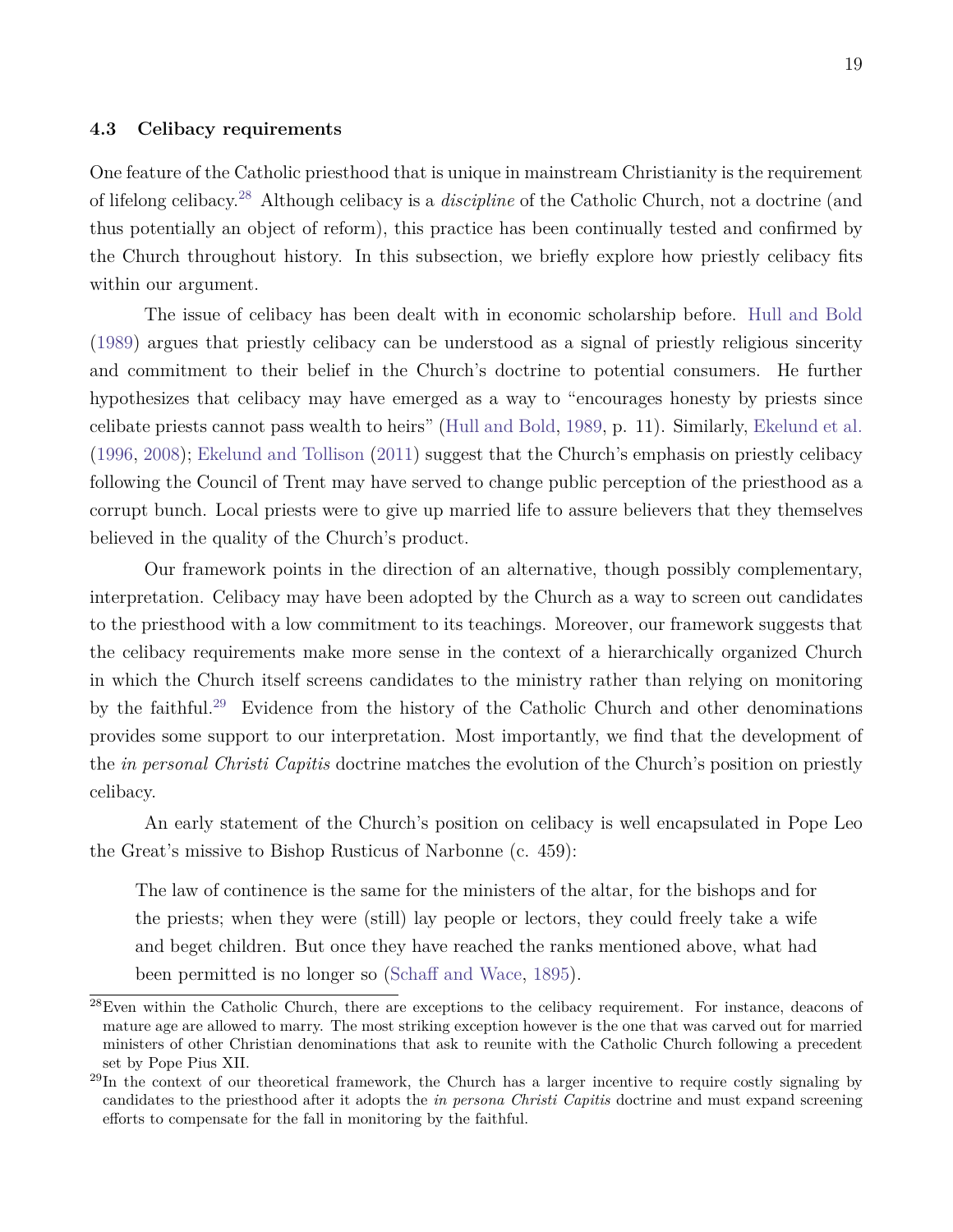In the early Church, celibacy was not a requirement for priests or even bishops, but came to be recognized as the preferred lifestyle for priests during the ascent of monasticism and the Gregorian Reform (Pope Gregory I himself having been a monk) [\(Frazee,](#page-27-11) [1988;](#page-27-11) [Cholij,](#page-26-9) [1993\)](#page-26-9). During this time, it was not unusual for Catholic priests to have wives and families who, while perhaps serving to moderate their behavior, also had claim to their resources and time.<sup>[30](#page-20-0)</sup> However, already by the third and fourth centuries – while debates over the *in persona Christi Capitis* doctrine were also taking place – some in the Church started supporting the view that celibacy had required of priests. During this time there was a change in the role of the priest among the ranks of ever more numerous Christians and within the hierarchy of a Church that was growing more public, official, and subsequently, complex [\(Frazee,](#page-27-11) [1988\)](#page-27-11). Traditional arguments in favor of celibacy – such as the commitment of one's life to serve only Christ and His flock – began to be strengthened by pragmatic concerns:

This discussion on ecclesiastical property introduces the two problems which worried conscientious Christians of the day: the upper clergy were too involved in the service of the state, and the lower clergy were too powerless in the feudal system. Church property which was set aside for the use of entire Christian community was in danger of falling completely into private hands if a married clergy became accepted [\(Frazee,](#page-27-11) [1988,](#page-27-11) p. 119).

This danger was exacerbated by priestly misbehavior, such as simony (the buying or selling of ecclesiastical privileges) and sexual relations outside of marriage (which may bring forth illegiti-mate children).<sup>[31](#page-20-1)</sup> The charge against the married priesthood took place in this historical context. Concerned with the growing corruption among the clergy<sup>[32](#page-20-2)</sup> the Church convened its Second Lateran Council (1139). The Council took a strong stance against the internal opposition to priestly celibacy, leading to the adoption of Canons 6 and 7 which formalized the requirement that all priests make a vow of celibacy. However, the Second Lateran Council did not end corruption in the Church nor did it end the debate over the issue of priestly celibacy. Opposition to mandatory celibacy was a key element of Luther's theological and political challenge to the Church [\(Abbott,](#page-26-10) [2000\)](#page-26-10). Luther, Calvin, and other reformers saw celibacy as an unnecessary and indeed hurtful burden on religious ministers.<sup>[33](#page-20-3)</sup>. The Roman Catholic Church responded by "[reasserting] clerical

<span id="page-20-0"></span><sup>30</sup>Interestingly, [Becker](#page-26-11) [\(2011\)](#page-26-11) argues that the disproportionate representation of Protestants over Catholics in the Scientific Revolution amongst German scientists can be attributed to the higher human capital accumulation and social networks of the children of clergy.

<span id="page-20-1"></span><sup>31</sup>See Rodney Stark's discussion of this period of Church history [\(Stark,](#page-29-8) [2016\)](#page-29-8).

<span id="page-20-2"></span> $32$ The Council was convoked to address an array of items mostly related to the negative consequences of the schism of 1130 [\(Herbermann,](#page-27-12) [1913\)](#page-27-12).

<span id="page-20-3"></span> $33$ [Abbott](#page-26-10) [\(2000\)](#page-26-10) quotes Luther as arguing that priests should enter marriage in order to avoid the "reprehensible" consequences of celibacy: "constant burning [and] unclean pollutions."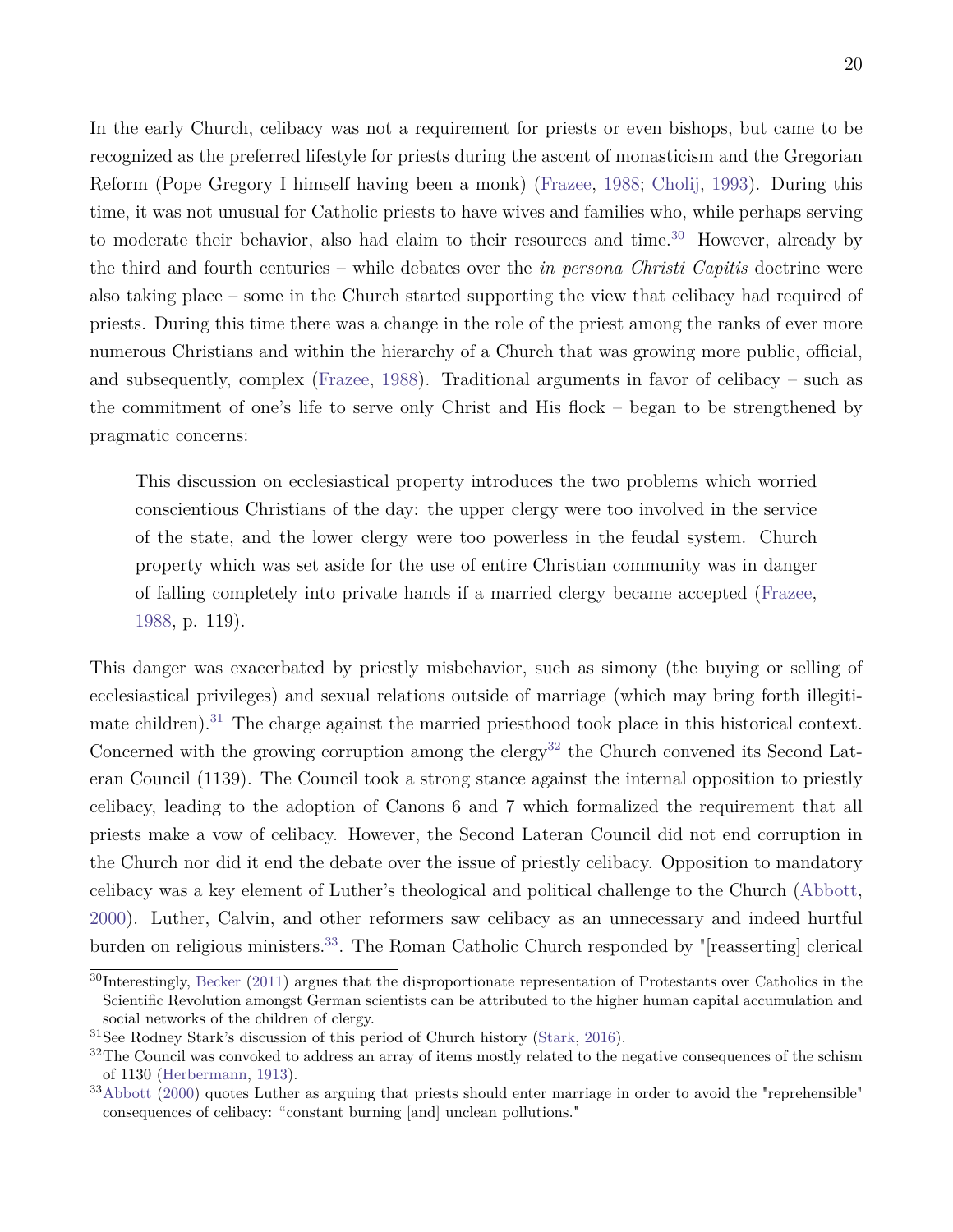celibacy ... as a permanent marker of the division within Christendom, and defined a discipline for the Catholic church which has continued to the present day" [\(Parish,](#page-28-12) [2016,](#page-28-12) p. 2). This stance relied, at least in part, on the Catholic Church's theological interpretation of the role of the priest as serving *in persona Christi*, but also on the practical consideration that this role "[requires] total dedication to God, in the administration of the sacraments, in preaching, an in a life of perpetual prayer" [\(Parish,](#page-28-12) [2016,](#page-28-12) p. 6, 192).

The latest Council of the Catholic Church – the Second Vatican Council – reaffirmed Rome's position on the celibacy if the clergy. However, it noted that celibacy was "not required by the nature of the priesthood" even as though it recognized the "fittingness" of a celibate priesthood [\(Levada,](#page-28-13) [2011\)](#page-28-13). This, alongside other reforms, was interpreted by many within the hierarchy and the faithful as a general fall in the sacrifices demanded of the Catholic clergy (and, to some extent, of laypeople). A few decades later, Pope John Paul II worked to reverse these trends in favor of a greater emphasis on the unique role and responsibilities of the priest and the function of priestly celibacy [\(Pablo II,](#page-28-14) [1986\)](#page-28-14). More recently, Pope Francis restated the Church's commitment to the discipline of celibacy in response to demands that it relax these requirements for those clergy serving in "remote regions" like the Amazon. In one proclamation, he explicitly links his opposition to the proposed reform with the *in persona Christi Capitis* doctrine:

The priest is a sign of that head and wellspring of grace above all when he celebrates the Eucharist, the source and summit of the entire Christian life. That is his great power, a power that can only be received in the sacrament of Holy Orders. For this reason, only the priest can say: "This is my body." There are other words too, that he alone can speak: "I absolve you from your sins." Because sacramental forgiveness is at the service of a worthy celebration of the Eucharist. These two sacraments lie at the heart of the priestâs exclusive identity [\(Francis,](#page-27-13) [2020\)](#page-27-13).

Contemporary cross-sectional evidence is also consistent with the interpretation of celibacy as a costly signal emerging in conjunction with the *in persona Christi Capitis* doctrine. The only other mainstream Christian denomination that emphasize priestly celibacy besides the Catholic Church is the Orthodox Church. While the latter does not require that its ministers be celibate, celibacy is encouraged and tradition demands that Orthodox bishops be celibate. Indeed, traditionally, if a bishop had been married at the moment of his election, his wife was to retire to a convent.

The adoption of the *in persona Christ Capitis* doctrine seems to coincide with an emphasis on celibacy for one's ministers. Rejection of this doctrine, coincides with the opposite attitude towards celibacy. Protestant traditions go as far as to encourage pastors especially to marry. This sentiment goes back to Reformation, when Martin Luther denounced priestly celibacy as a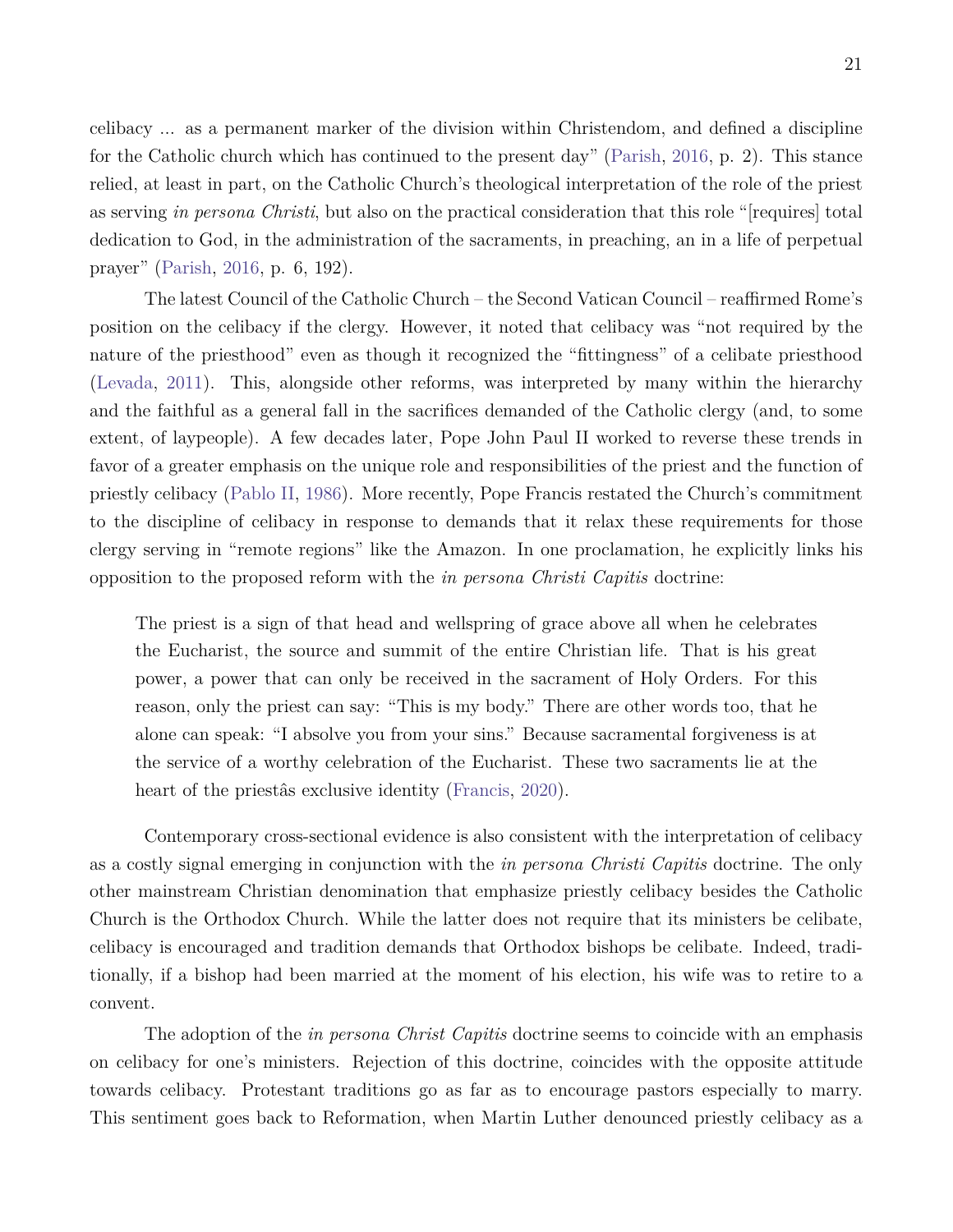universal policy, arguing that it kept clergy and laypeople apart.<sup>[34](#page-22-0)</sup>

## **5 Conclusion**

We provide a theoretical analysis of some agency problems in the production and delivery of sacraments in hierarchically organized religious groups. Specifically, we argue that a doctrine on the nature of sacraments as metacredence goods whose value does not rely on the agent exposes a Church to priestly moral hazard. We show that, to be effective, this doctrinal development must be accompanied by an investment in the screening of candidates who work as sacramental agents for the Church.

To corroborate our argument, we draw evidence from the history of the Roman Catholic Church specifically with regard to the development of the *in persona Christi Capitis* doctrine. We show that the introduction and development of this doctrine coincided with the Roman Catholic Church's adoption of institutional changes that increased the screening of future priests, for instance, via the creation of formal seminaries. Our analysis emphasizes three parameters that shifted and made screening by the Roman Church the optimal solution to the threat of moral hazard: 1) an increase in the cost of monitoring for the faithful due to priest mobility and parish size, 2) an increase in the cost of morally hazardous behavior to the Church as its reputation became more valuable, and 3) a reduction in the cost of screening by the Church with the rise of universities and literacy. Finally, we present evidence that the intensity of screening across Christian denominations is correlated with these groups' theological position on sacramental matters. Denominations such as the Orthodox, Lutheran, and Anglican churches that are close to the Roman Catholic Church in their theological position with respect to the sacraments screen candidates to the religious ministry more intensely than ones who do not.

Our argument may shed light on some aspects of recent scandals concerning Catholic priests that repeatedly broke headlines in the United States over the last several decades.<sup>[35](#page-22-1)</sup> Our theory mainly points to a failure of the Church in screening candidates to the priesthood. Indeed, according to the reports that continue to be released to this day, those clergy members in charge of educating or spending time with young seminarians were themselves full or partial participants in the same scandalous behavior [\(Boorstein,](#page-26-12) [2019\)](#page-26-12). Given that the faithful may expect this function

<span id="page-22-0"></span><sup>&</sup>lt;sup>34</sup>[Hull and Bold](#page-28-2) [\(1989\)](#page-28-2) argues that by not requiring such costly sacrifices, Protestant churches were able to compete with the Catholic church in attracting candidates to their ministry.

<span id="page-22-1"></span><sup>&</sup>lt;sup>35</sup>The sexual abuse scandals reach back before 1984, when Bishop J. Douglas Deshotel wrote a pastoral letter on the topic following news that a Louisiana priest had molested over 30 children. Attention increased when the John Jay Report (2004), commissioned by the U.S. bishops, showed that only about 10% of the eventually reported incidents had been reported to dioceses by 1985. In 2002, stories in the *Boston Globe* brought many new allegations from the past to the forefront.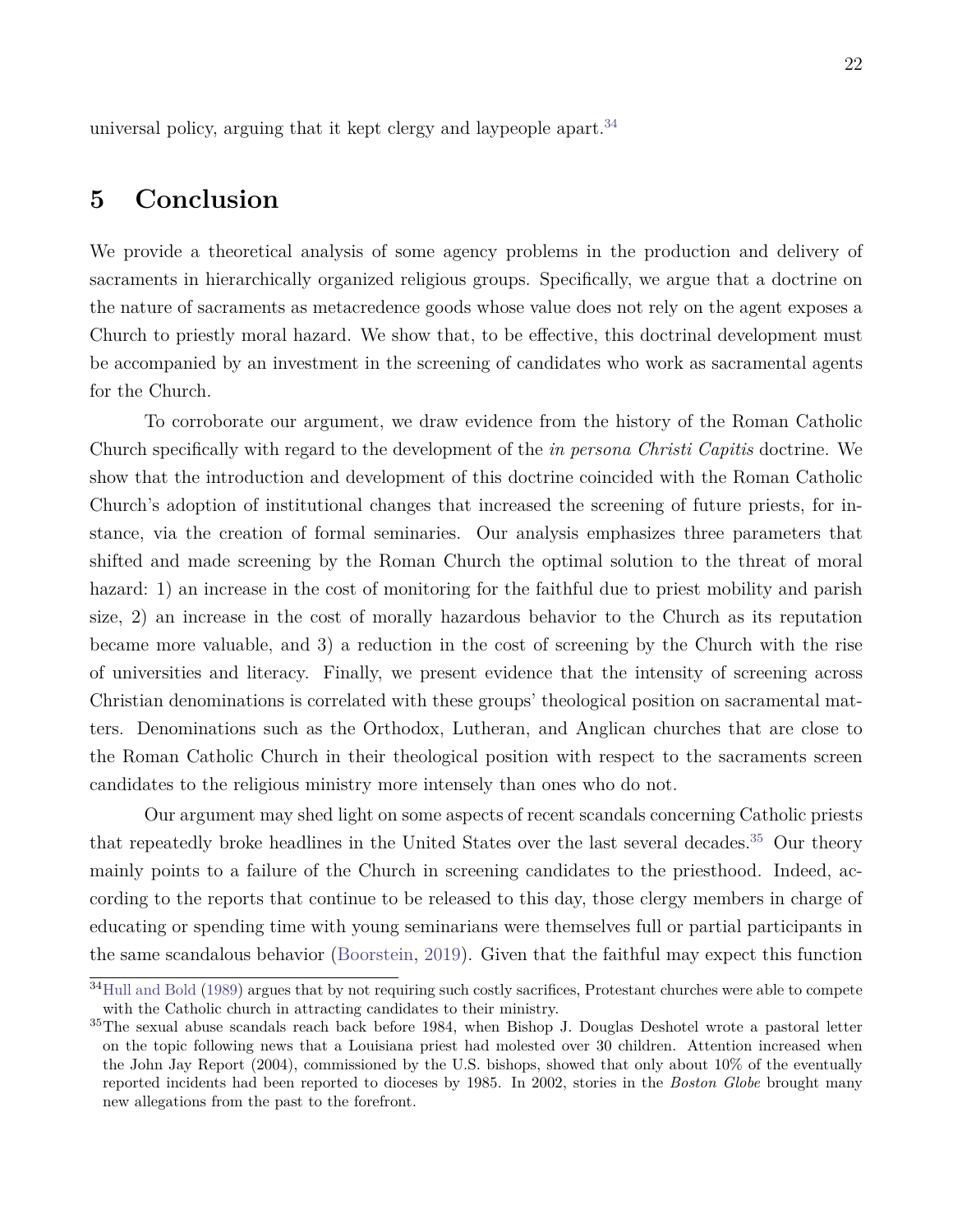from the Church, this failure may not have been immediately compensated by for by an increase in monitoring by local parishioners.<sup>[36](#page-23-0)</sup> The American Catholic Church has paid and still pays a high price for its failure. Within our framework, the damage done by these sinful acts has the effect of reducing the perceived "quality" of the entirety of the Church's brand. According to recent estimates [\(Esparza,](#page-27-14) [2020\)](#page-27-14), dioceses hit by a scandal experienced a 13.2% decline in infant baptisms (averaging 1400 fewer baptisms based on the pre-scandal mean), a 17.1% decrease in diocesan high school enrollment while nonreligious private schools experience an increase in high school enrollment, and an increase of 3.9% and 2.8% in the incidence of high mortality from accidental overdoses and suicides (respectively) for middle aged men. These figure exemplify the potential damage to the Church's reputation posed by its own doctrine when it neglects to accompany it with rigorous screening.

Although a clear example, the Catholic Church is not the only organization that balances quality guarantees with the requirement of costly sacrifices. Extensions of our research may be found in analyzing political parties, the legal and medical professions, and even universities. Still, the survival of the Church throughout the ages is itself evidence of its having at times managed these institutional incentives effectively [\(Gill,](#page-27-1) [2020\)](#page-27-1).

<span id="page-23-0"></span><sup>36</sup>However, in the wake of the crises, several lay groups from within the Church have begun to mobilize in response. For a thorough introduction to this crisis and the response of the Catholic Church, see The Catholic Project at Catholic University, and accompanying documentary-style podcast *Crisis: Clergy Abuse in the Catholic Church.*. [Warner](#page-29-9) [\(2019\)](#page-29-9) also draws parallels between the scandals of the Church and those of the U.S. military. Since both are hierarchical, sacred or quasi-sacred, and require great sacrifices of members, victims of crimes in these organizations are uniquely trapped.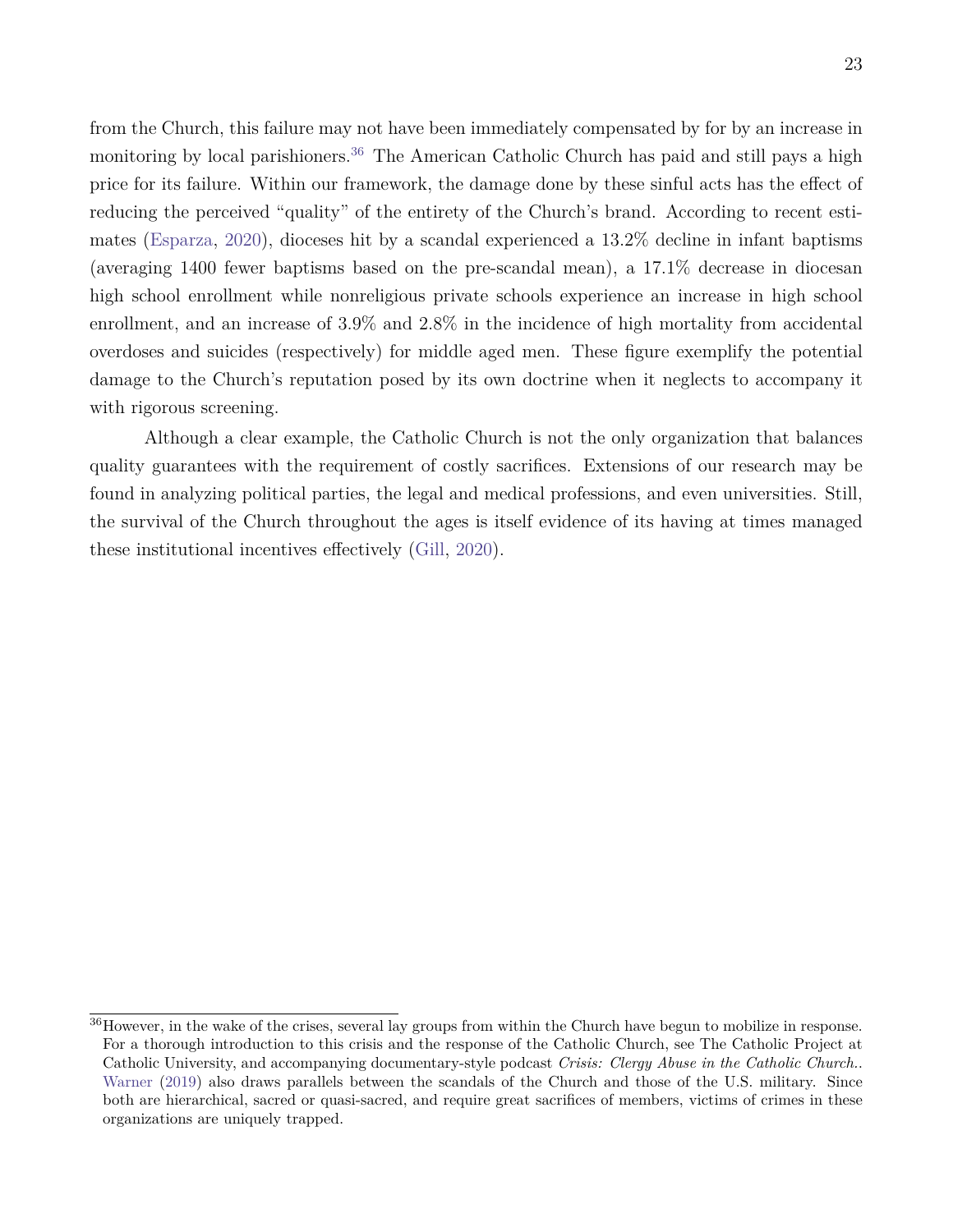# **Tables and Figures**

<span id="page-24-0"></span>

| Table 1: Historical Events Concerning the In Persona Christi Capitis Doctrine |  |
|-------------------------------------------------------------------------------|--|
|-------------------------------------------------------------------------------|--|

| 391          | St. Augustine first mentions the doctrine<br>in opposition to the Donatist heresy                                                                          |
|--------------|------------------------------------------------------------------------------------------------------------------------------------------------------------|
| 531          | The Second Council of Toledo decrees that<br>priestly candidates should be trained<br>under the eye of the bishop                                          |
| 1200-1500    | Medieval universities and seminaries<br>spread throughout Europe                                                                                           |
| 1517         | The Protestant Reformation, in which many<br>new Christian sects reject the Catholic view of sacraments                                                    |
| 1545         | The Council of Trent decrees that every cathedral<br>should support the teaching of grammar and Holy Scripture<br>to priestly candidates and poor scholars |
| 1556         | The word "seminary" is first used in the writings<br>of Cardinal Pole, designating a school exclusively<br>devoted to the training of the clergy           |
| 1791         | Fr. Nagot opens the first seminary in the U.S.,<br>St. Mary's in Baltimore                                                                                 |
| 1817         | After attempts to secularize the seminaries in Germany,<br>a concordat is signed which preserves the rights of bishops<br>to open and run seminaries       |
| 1903         | Pope Pius X urges bishops to consider the care of their<br>seminary as their first duty and reforms seminaries in Italy                                    |
| 1962-1965    | The Second Vatican Council clarifies and further develops<br>Catholic doctrine regarding the sacraments and the priesthood                                 |
| 1980-present | Priestly scandals are uncovered in the U.S. Catholic Church                                                                                                |
|              |                                                                                                                                                            |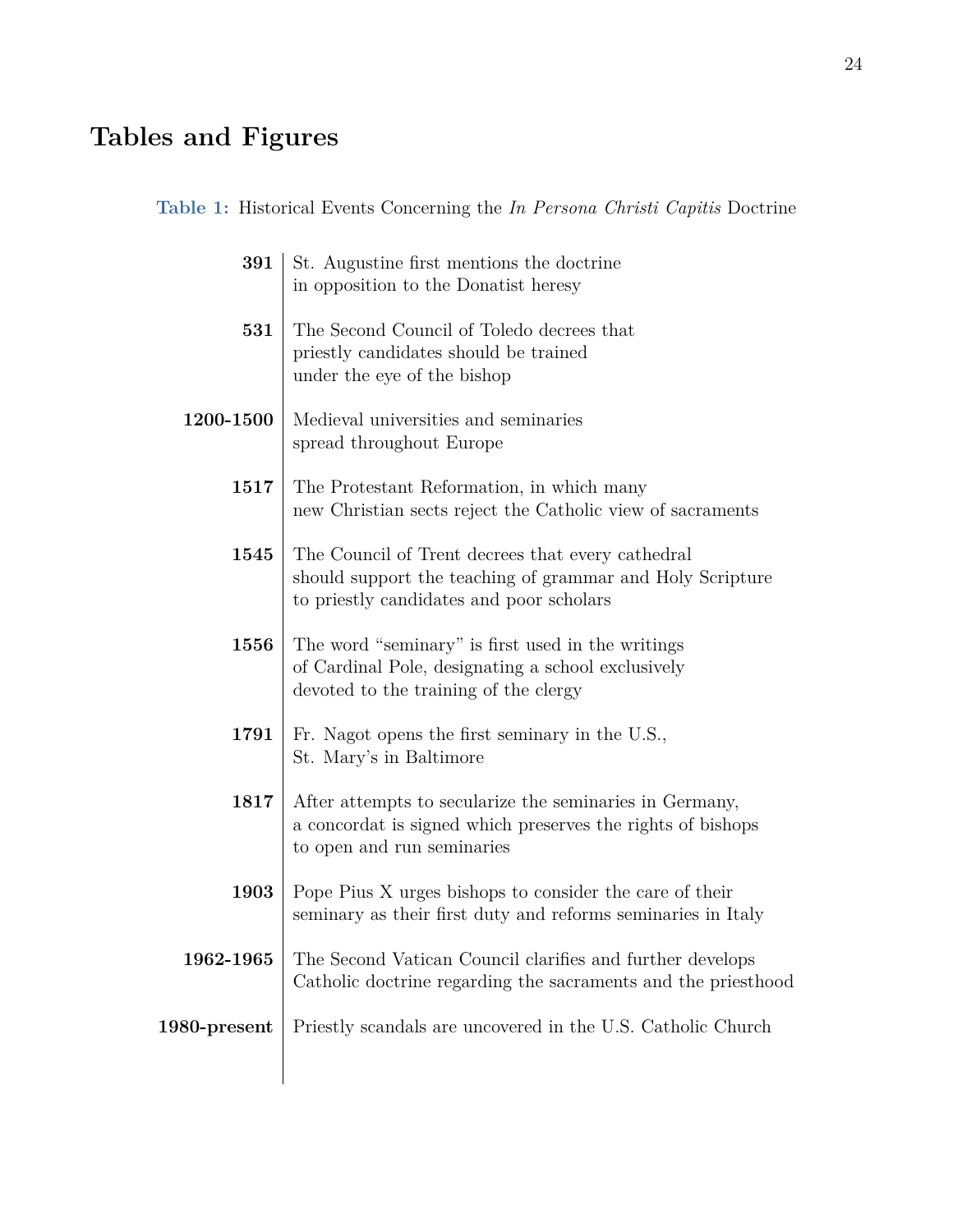<span id="page-25-1"></span>

|                       | <b>Informal Training</b> | <b>Formal Seminary</b> | All clergy | N   |
|-----------------------|--------------------------|------------------------|------------|-----|
| All denominations     | 6.60                     | 4.40                   | 4.80       | 264 |
| Traditional mainline  | 5.50                     | 3.27                   | 3.58       | 86  |
| Conservative mainline |                          | 3.44                   | 3.55       | 55  |
| Sectarian             | 7.56                     | 4.62                   | 5.92       | 61  |
| Catholic              |                          | 6.66                   | 6.59       | 56  |
|                       |                          |                        |            |     |

**Table 2:** Weekly Hours Devoted to Prayer by Training and Denomination

Source: Based on Table 1 of [Finke and Dougherty](#page-27-8) [\(2002\)](#page-27-8), statistics are drawn from a 1994 survey of Milwaukee clergy. A dash (-) represents five or fewer cases reported.

<span id="page-25-0"></span>



Note: Ten largest Protestant denominations taken from the Pew Research Center's 2014 Religious Landscape Study. Information on seminary length gathered from Gordon Conwell Seminary ([https://www.gordonconwell.edu/new-england-mentored-ministry/](https://www.gordonconwell.edu/new-england-mentored-ministry/wp-content/uploads/sites/26/2019/11/ORDINATION-CHART-2019-updated.pdf) [wp-content/uploads/sites/26/2019/11/ORDINATION-CHART-2019-updated.pdf](https://www.gordonconwell.edu/new-england-mentored-ministry/wp-content/uploads/sites/26/2019/11/ORDINATION-CHART-2019-updated.pdf)). 1 year is assigned to denominations which require no formal training at any level other than the local church.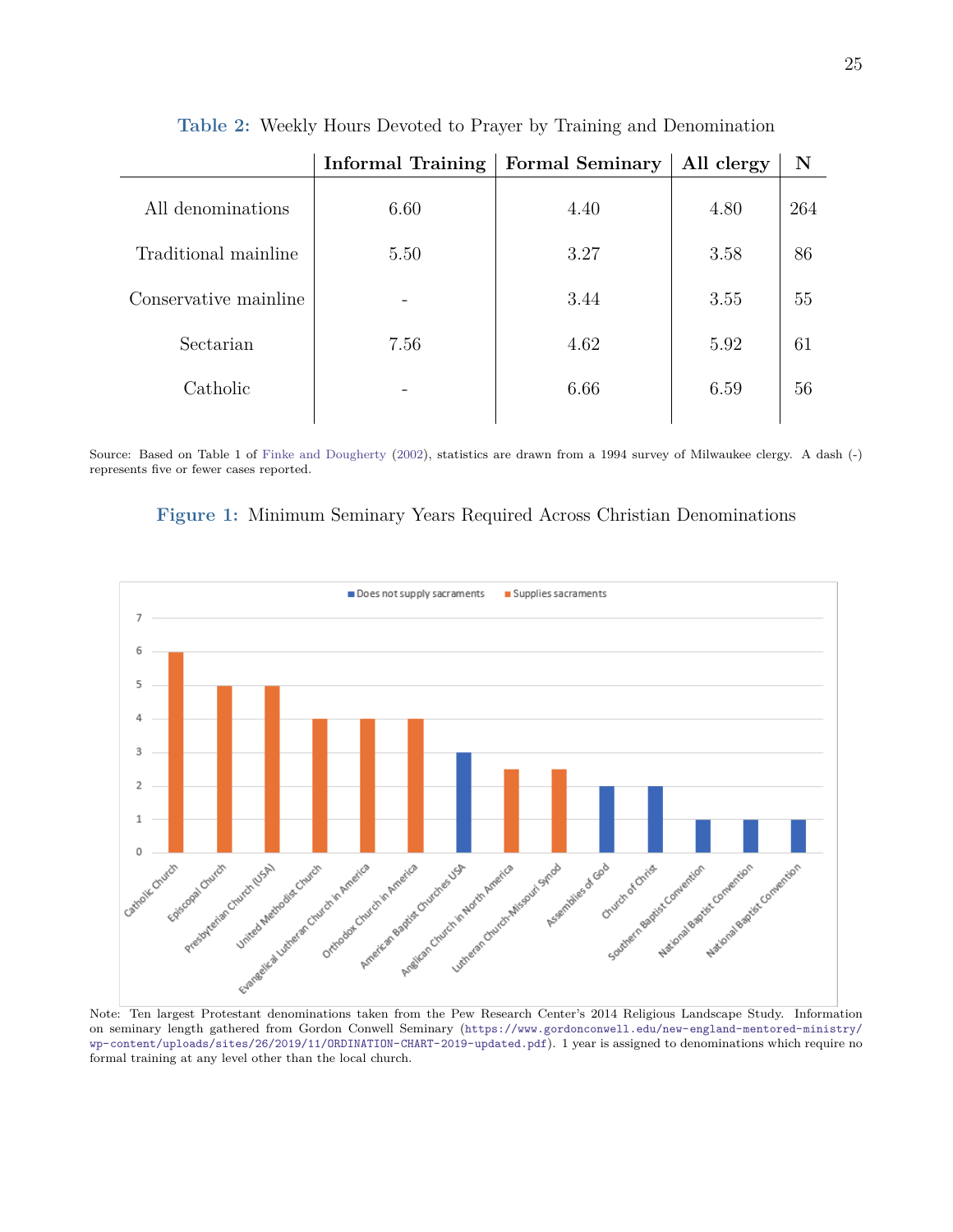### **References**

- <span id="page-26-7"></span>(2000). Catechism of the catholic church, 2nd ed. Washington, DC: United States Catholic Conference.
- <span id="page-26-10"></span>Abbott, E. (2000). *A history of celibacy*. Simon and Schuster.
- <span id="page-26-0"></span>Allen, D. W. (1995). Order in the church: A property rights approach. *Journal of Economic Behavior Organization*, 27(1):97–117.
- <span id="page-26-2"></span>Arruñada, B. (2009). Specialization and rent seeking in moral enforcement: The case of confession. *Journal for the Scientific Study of Religion*, 48(3):443–461.
- <span id="page-26-3"></span>Ault, R. W., Ekelund, R. B., and Tollison, R. D. (1987). The pope and the price of meat: A public choice perspective. *Kyklos*, 40(3):399–413.
- <span id="page-26-11"></span>Becker, G. (2011). Challenging merton's protestantism-science hypothesis: The historical impact of sacerdotal celibacy on german science and scholarship. *Journal for the scientific study of religion*, 50(2):351–365.
- <span id="page-26-12"></span>Boorstein, M. (Oct 4, 2019). Catholic seminarians are newly speaking out about sexual misconduct â and being shunned as a result: "my conscience bothered me. if it meant being thrown out, so be it.". *The Washington Post (Online)*.
- <span id="page-26-4"></span>Chapman, J. (1909). Donatists. in the catholic encyclopedia. [http://www.newadvent.org/](http://www.newadvent.org/cathen/05121a.htm) [cathen/05121a.htm](http://www.newadvent.org/cathen/05121a.htm).
- <span id="page-26-9"></span>Cholij, R. (1993). Priestly celibacy in patristics and in the history of the church. *The Vatican*.
- <span id="page-26-8"></span>Convocation (1562). The articles of religion. [https://www.churchofengland.](https://www.churchofengland.org/prayer-and-worship/worship-texts-and-resources/book-common-prayer/articles-religion) [org/prayer-and-worship/worship-texts-and-resources/book-common-prayer/](https://www.churchofengland.org/prayer-and-worship/worship-texts-and-resources/book-common-prayer/articles-religion) [articles-religion](https://www.churchofengland.org/prayer-and-worship/worship-texts-and-resources/book-common-prayer/articles-religion).
- <span id="page-26-6"></span>Council of Trent (3 March 1547a). Session 23, canons on the sacrament of order. [http://www.](http://www.thecounciloftrent.com/ch23.htm) [thecounciloftrent.com/ch23.htm](http://www.thecounciloftrent.com/ch23.htm).
- <span id="page-26-5"></span>Council of Trent (3 March 1547b). Session 7, canons on the sacraments. [http://www.](http://www.thecounciloftrent.com/ch7.htm) [thecounciloftrent.com/ch7.htm](http://www.thecounciloftrent.com/ch7.htm).
- <span id="page-26-1"></span>Ekelund, R. B., Hebert, R. F., and Tollison, R. (2002). An economic analysis of the protestant reformation. *Journal of Political Economy*, 110(3).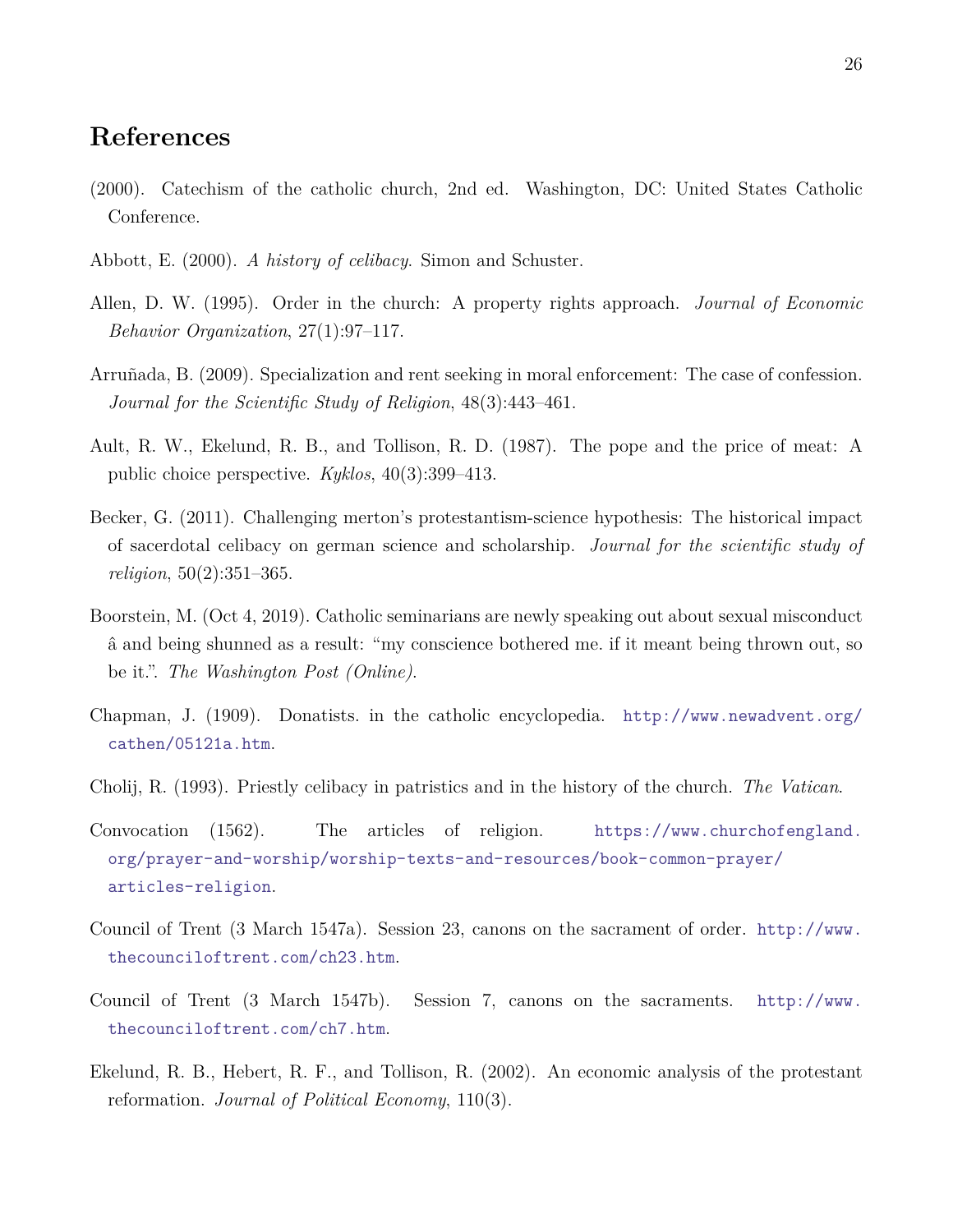- <span id="page-27-2"></span>Ekelund, R. B., Hebert, R. F., and Tollison, R. (2004). The economics of the counter-reformation: incumbent-firm reaction to market entry. *Economic Inquiry*, 42(4):690–705.
- <span id="page-27-10"></span>Ekelund, R. B., Hebert, R. F., and Tollison, R. (2008). *The marketplace of Christianity*. MIT Press.
- <span id="page-27-3"></span>Ekelund, R. B. and Tollison, R. D. (2011). *Economic Origins of Roman Christianity*. University of Chicago Press.
- <span id="page-27-9"></span>Ekelund, R. B., Tollison, R. D., Anderson, G. M., Hébert, R. F., and Davidson, A. B. (1996). *Sacred trust: the medieval church as an economic firm*. Oxford University Press.
- <span id="page-27-14"></span>Esparza, SJ, C. (2020). How do abuse allegations affect the religious participation of catholics? *Job Market Paper*.
- <span id="page-27-0"></span>Ferrero, M. (2011). The infallibility of the pope. *Economics of Governance*, 12(1):89–99.
- <span id="page-27-8"></span>Finke, R. and Dougherty, K. D. (2002). The effects of professional training: The social and religious capital acquired in seminaries. *Journal for the Scientific Study of Religion*, 41(1):103–120.
- <span id="page-27-13"></span>Francis, P. (2020). Post-synodal apostolic exhortation of the holy father francis, "querida amazonia".
- <span id="page-27-11"></span>Frazee, C. A. (1988). The origins of clerical celibacy in the western church. *Church history*, 57:108–126.
- <span id="page-27-6"></span>Gill, A. (2008). *Rendering unto Caesar: the Catholic Church and the state in Latin America*. University of Chicago Press.
- <span id="page-27-1"></span>Gill, A. (2020). The comparative endurance and efficiency of religion: a public choice perspective. *Public Choice*, pages 1–22.
- <span id="page-27-7"></span>Goebel, G. (2015). Are you called to ordained ministry? [https://anglicancompass.com/](https://anglicancompass.com/are-you-called-to-ordained-ministry/) [are-you-called-to-ordained-ministry/](https://anglicancompass.com/are-you-called-to-ordained-ministry/).
- <span id="page-27-12"></span>Herbermann, C. G. (1913). *The Catholic encyclopedia: An international work of reference on the constitution, doctrine, discipline, and history of the Catholic Church*, volume 9. Encyclopedia Press.
- <span id="page-27-5"></span>Holmstrom, B. and Milgrom, P. (1991). Multitask principal-agent analyses: Incentive contracts, asset ownership, and job design. *JL Econ. & Org.*, 7:24.
- <span id="page-27-4"></span>Hull, B. B. (1989). Religion, afterlife, and property rights in the high middle ages.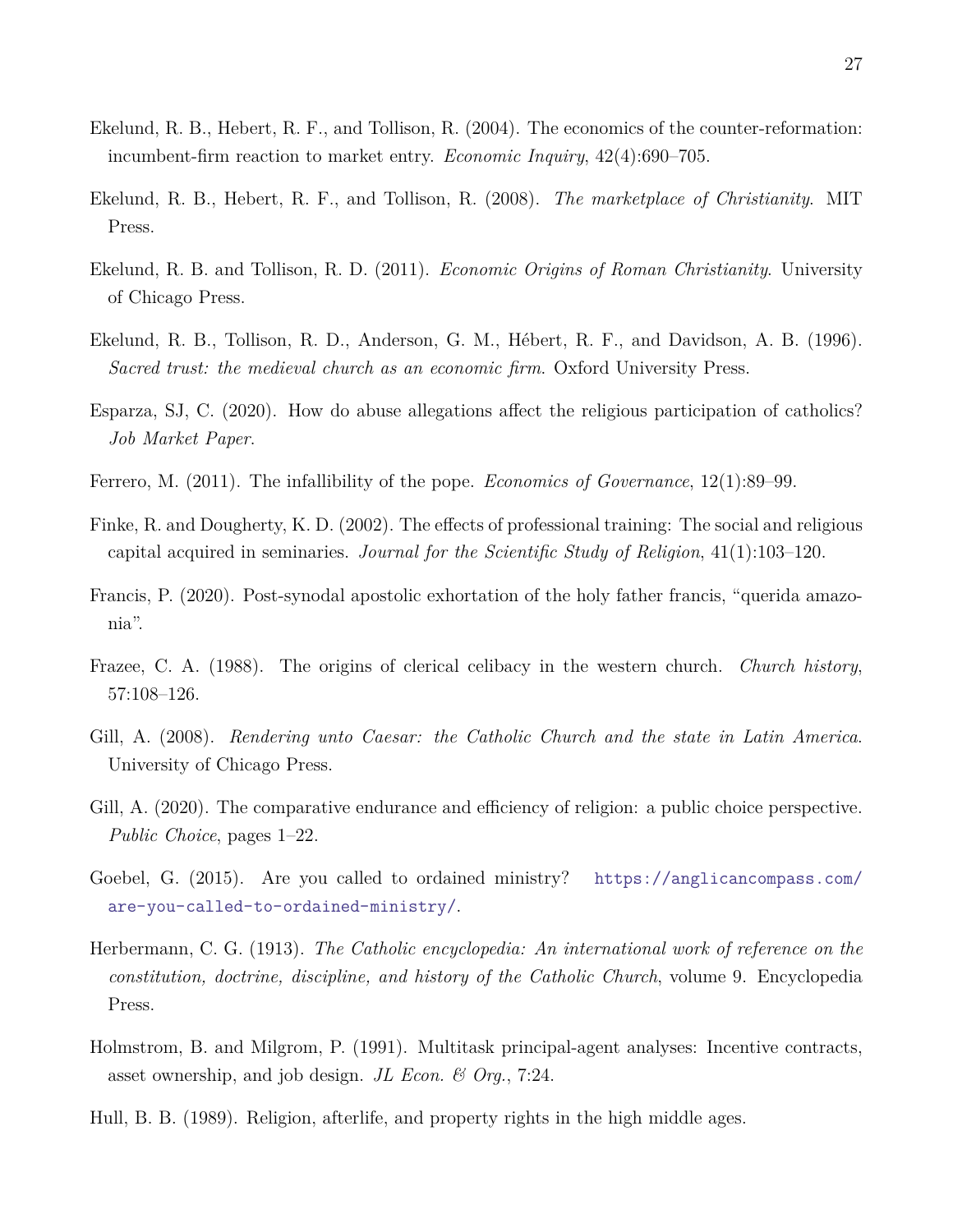- <span id="page-28-2"></span>Hull, B. B. and Bold, F. (1989). Towards an economic theory of the church. *International Journal of Social Economics*.
- <span id="page-28-8"></span>Hull, B. B. and Bold, F. (1995). Preaching matters: Replication and extension. *Journal of Economic Behavior & Organization*, 27(1):143–149.
- <span id="page-28-9"></span>Hungerman, D. M. (2013). Substitution and stigma: Evidence on religious markets from the catholic sex abuse scandal. *American Economic Journal: Economic Policy*, 5(3):227–53.
- <span id="page-28-1"></span>Iannaccone, L. R. (1998). Introduction to the economics of religion. *Journal of economic literature*, 36(3):1465–1495.
- <span id="page-28-11"></span>Kramarek, M. J. and Gautier, M. L. (June 2019). Catholic ministry formation enrollment: Statistical overview for 2018-2019. Center for Applied Research in the Apostolate at Georgetown University, Washington DC.
- <span id="page-28-10"></span>Lebreton, J. (1910). St. justin martyr. in the catholic encyclopedia. New York: Robert Appleton Company. Retrieved September 27, 2020 from New Advent: http://www.newadvent.org/cathen/08580c.htm.
- <span id="page-28-3"></span>Leeson, P. T. (2012). Ordeals. *The Journal of Law and Economics*, 55(3):691–714.
- <span id="page-28-4"></span>Leeson, P. T. (2013). Vermin trials. *The Journal of Law and Economics*, 56(3):811–836.
- <span id="page-28-5"></span>Leeson, P. T. and Russ, J. W. (2018). Witch trials. *The Economic Journal*, 128(613):2066–2105.
- <span id="page-28-13"></span>Levada, C. W. (2011). Celibacy and priesthood.
- <span id="page-28-0"></span>McGrath-Merkle, C. (2020). Fallen failsafes and a revolutionary modern priesthood. Retrieved October 12, 2020 from The Regensburg Forum: https://regensburgforum.com/2020/08/23/fallenfailsafes-and-a-revolutionary-modern-priesthood/.
- <span id="page-28-14"></span>Pablo II, P. J. (1986). *The Theology of Marriage & Celibacy: Catechesis on Marriage and Celibacy in the Light of the Resurrection of the Body*. Daughters of St. Paul.
- <span id="page-28-12"></span>Parish, H. (2016). *Clerical Celibacy in the West: c. 1100-1700*. Routledge.
- <span id="page-28-7"></span>Pope Paul VI (November 21, 1964). Light of nations, *Lumen Gentium*. [https:](https://www.vatican.va/archive/hist_councils/ii_vatican_council/documents/vat-ii_const_19641121_lumen-gentium_en.html) [//www.vatican.va/archive/hist\\_councils/ii\\_vatican\\_council/documents/vat-ii\\_](https://www.vatican.va/archive/hist_councils/ii_vatican_council/documents/vat-ii_const_19641121_lumen-gentium_en.html) [const\\_19641121\\_lumen-gentium\\_en.html](https://www.vatican.va/archive/hist_councils/ii_vatican_council/documents/vat-ii_const_19641121_lumen-gentium_en.html).
- <span id="page-28-6"></span>Schaff, P., editor (1995). *Nicene and Post-Nicene Fathers, First Series, Volume 4, St. Augustin: The Writings against the Manicheans, and against the Donatists*. Hendrickson Publishers, Inc.